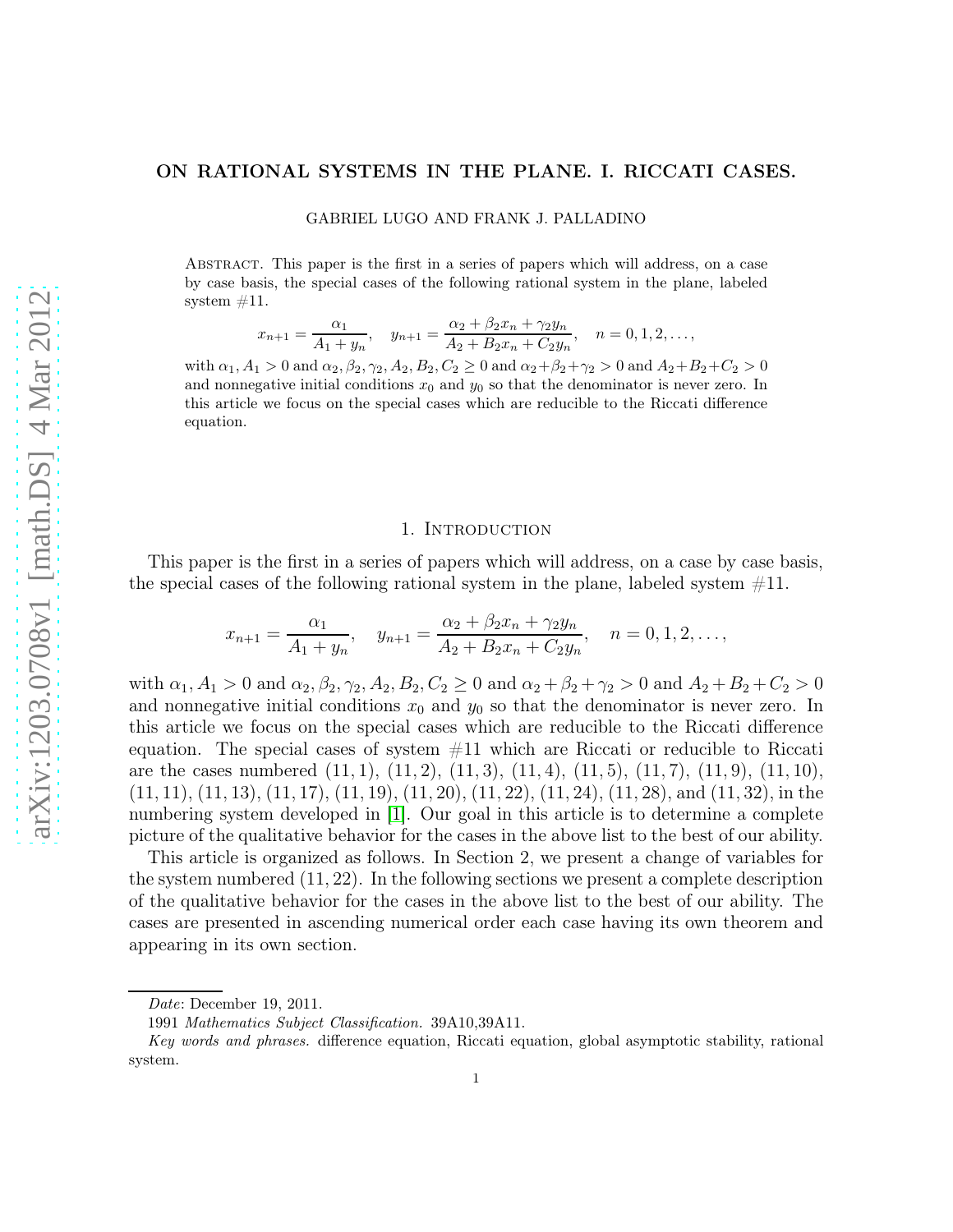#### 2. A Change of Variables for the System (11,22)

Consider the following system of rational difference equations, numbered (11,22) in the numbering system introduced in [\[1\]](#page-25-0).

$$
x_{n+1} = \frac{\alpha_1}{A_1 + y_n}, \quad n = 0, 1, \dots,
$$
  

$$
y_{n+1} = \alpha_2 + \beta_2 x_n, \quad n = 0, 1, \dots.
$$

With  $\alpha_1, A_1, \alpha_2, \beta_2 > 0$  and arbitrary nonnegative initial conditions so that the denominator is never zero. This system admits the following change of variables  $y_n^* = y_n$  and  $x_n^* = \beta_2 x_n$ , to obtain

$$
x_{n+1}^{*} = \frac{\alpha_1 \beta_2}{A_1 + y_n^{*}}, \quad n = 0, 1, \dots,
$$
  

$$
y_{n+1}^{*} = \alpha_2 + x_n^{*}, \quad n = 0, 1, \dots.
$$

We may relabel our equation so that we have,

$$
x_{n+1} = \frac{\alpha_1}{A_1 + y_n}, \quad n = 0, 1, \dots,
$$
  

$$
y_{n+1} = \alpha_2 + x_n, \quad n = 0, 1, \dots.
$$

With  $\alpha_1, A_1, \alpha_2 > 0$  and arbitrary nonnegative initial conditions so that the denominator is never zero.

# 3. The System (11,1)

**Theorem 1.** Consider the following system of rational difference equations

$$
x_{n+1} = \frac{\alpha_1}{A_1 + y_n}, \quad n = 0, 1, \dots,
$$
  

$$
y_{n+1} = \frac{\alpha_2}{A_2}, \quad n = 0, 1, \dots,
$$

with  $\alpha_1, A_1, \alpha_2, A_2 > 0$  and arbitrary nonnegative initial conditions so that the denominator is never zero. In this case we have a unique equilibrium

$$
(\bar{x}, \bar{y}) = \left(\frac{A_2\alpha_1}{A_2A_1 + \alpha_2}, \frac{\alpha_2}{A_2}\right).
$$

Moreover, every solution is equal to the equilibrium after at most two steps.

Proof. In this case we clearly have a unique equilibrium

$$
(\bar{x}, \bar{y}) = \left(\frac{A_2\alpha_1}{A_2A_1 + \alpha_2}, \frac{\alpha_2}{A_2}\right)
$$

.

We have  $(x_1, y_1)$  is on the line segment  $\left(0, \frac{\alpha_1}{4}, \frac{\alpha_2}{4}\right)$  $\left[\frac{\alpha_1}{A_1}\right] \times \left\{\frac{\alpha_2}{A_2}\right\}$ . Moreover

$$
(x_n, y_n) = (\bar{x}, \bar{y}) = \left(\frac{A_2\alpha_1}{A_2A_1 + \alpha_2}, \frac{\alpha_2}{A_2}\right), \quad n \ge 2.
$$

 $\Box$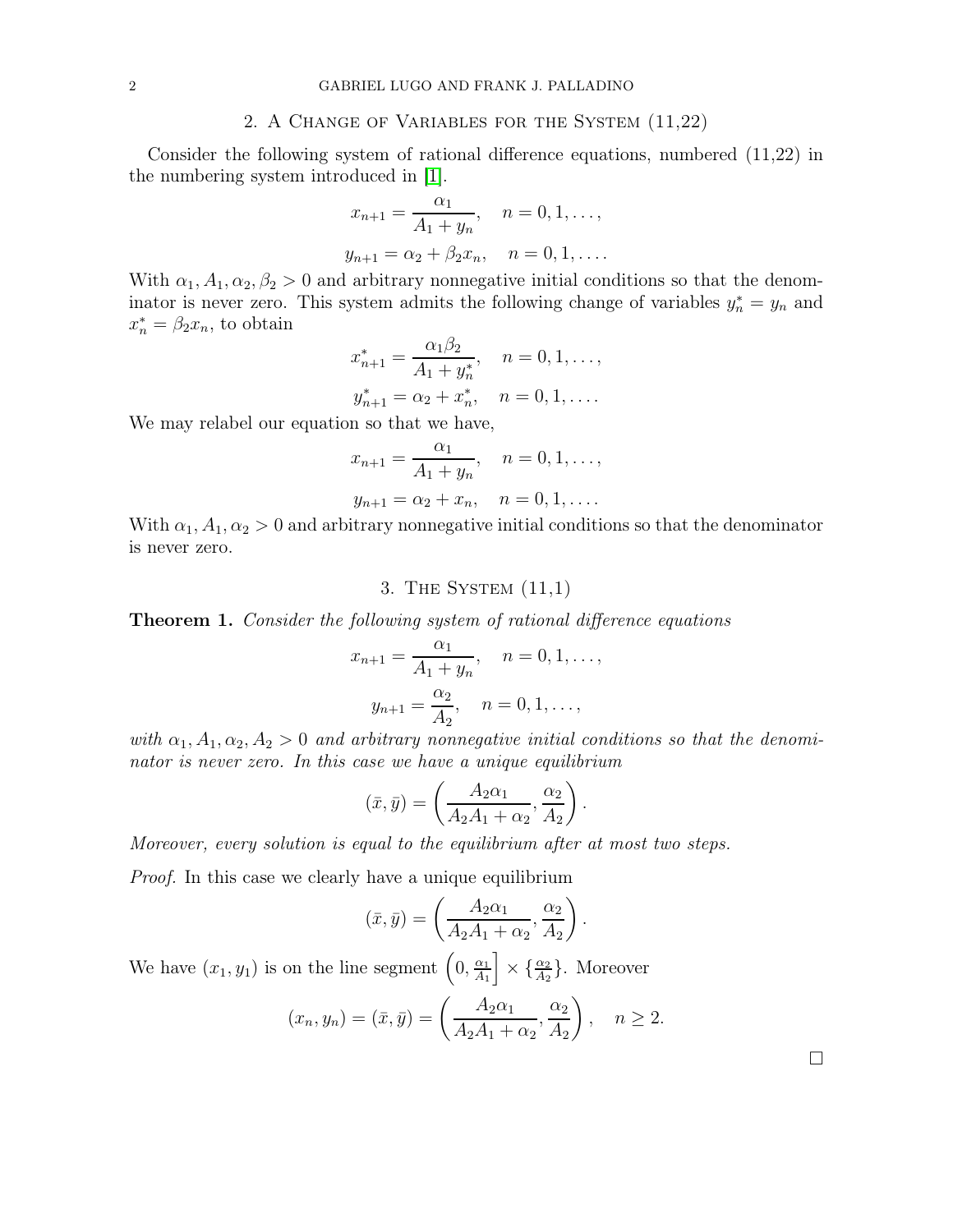4. The System (11,2)

**Theorem 2.** Consider the following system of rational difference equations

$$
x_{n+1} = \frac{\alpha_1}{A_1 + y_n}, \quad n = 0, 1, \dots,
$$
  

$$
y_{n+1} = \frac{\alpha_2}{y_n}, \quad n = 0, 1, \dots,
$$

with  $\alpha_1, A_1, \alpha_2 > 0$  and arbitrary nonnegative initial conditions so that the denominator is never zero. In this case we have a unique equilibrium

$$
(\bar{x}, \bar{y}) = \left(\frac{\alpha_1}{A_1 + \sqrt{\alpha_2}}, \sqrt{\alpha_2}\right).
$$

Moreover,  $(x_n, y_n) = (x_{n+2}, y_{n+2})$  for  $n \ge 1$ . Therefore every solution is eventually periodic with not necessarily prime period 2.

Proof. To find the equilibria we solve:

$$
\bar{x} = \frac{\alpha_1}{A_1 + \bar{y}},
$$

$$
\bar{y} = \frac{\alpha_2}{\bar{y}}.
$$

So  $\bar{y} = \sqrt{\alpha_2}$ , and  $\bar{x} = \frac{\alpha_1}{4}$  $\frac{\alpha_1}{A_1 + \sqrt{\alpha_2}}$ . Thus, we have a unique equilibrium in this case. Performing linearized stability analysis about the equilibrium  $(\bar{x}, \bar{y})$  we solve:

$$
det\begin{pmatrix} -\lambda & \frac{-\bar{x}}{A_1 + \bar{y}} \\ 0 & -1 - \lambda \end{pmatrix} = 0.
$$

$$
\lambda^2 + \lambda = 0.
$$

So,  $\lambda_1 = 0$  and  $\lambda_2 = -1$ . Notice that,

$$
y_{n+2} = \frac{\alpha_2}{y_{n+1}} = y_n, \quad n = 0, 1, \dots.
$$

Thus,

$$
x_{n+3} = \frac{\alpha_1}{A_1 + y_{n+2}} = \frac{\alpha_1}{A_1 + y_n} = x_{n+1}, \quad n = 0, 1, \dots
$$

Thus,  $(x_n, y_n) = (x_{n+2}, y_{n+2})$  for  $n \ge 1$ . Therefore, every solution is eventually periodic with not necessarily prime period 2 for system (11.2). with not necessarily prime period 2 for system (11,2).

5. The System (11,3)

Theorem 3. Consider the following system of rational difference equations

$$
x_{n+1} = \frac{\alpha_1}{A_1 + y_n}, \quad n = 0, 1, \dots,
$$
  

$$
y_{n+1} = \frac{\alpha_2}{x_n}, \quad n = 0, 1, \dots,
$$

with  $\alpha_1, A_1, \alpha_2 > 0$  and arbitrary nonnegative initial conditions so that the denominator is never zero. For this system of rational difference equations there are 2 regions in parametric space with distinct global behavior. The behavior is as follows: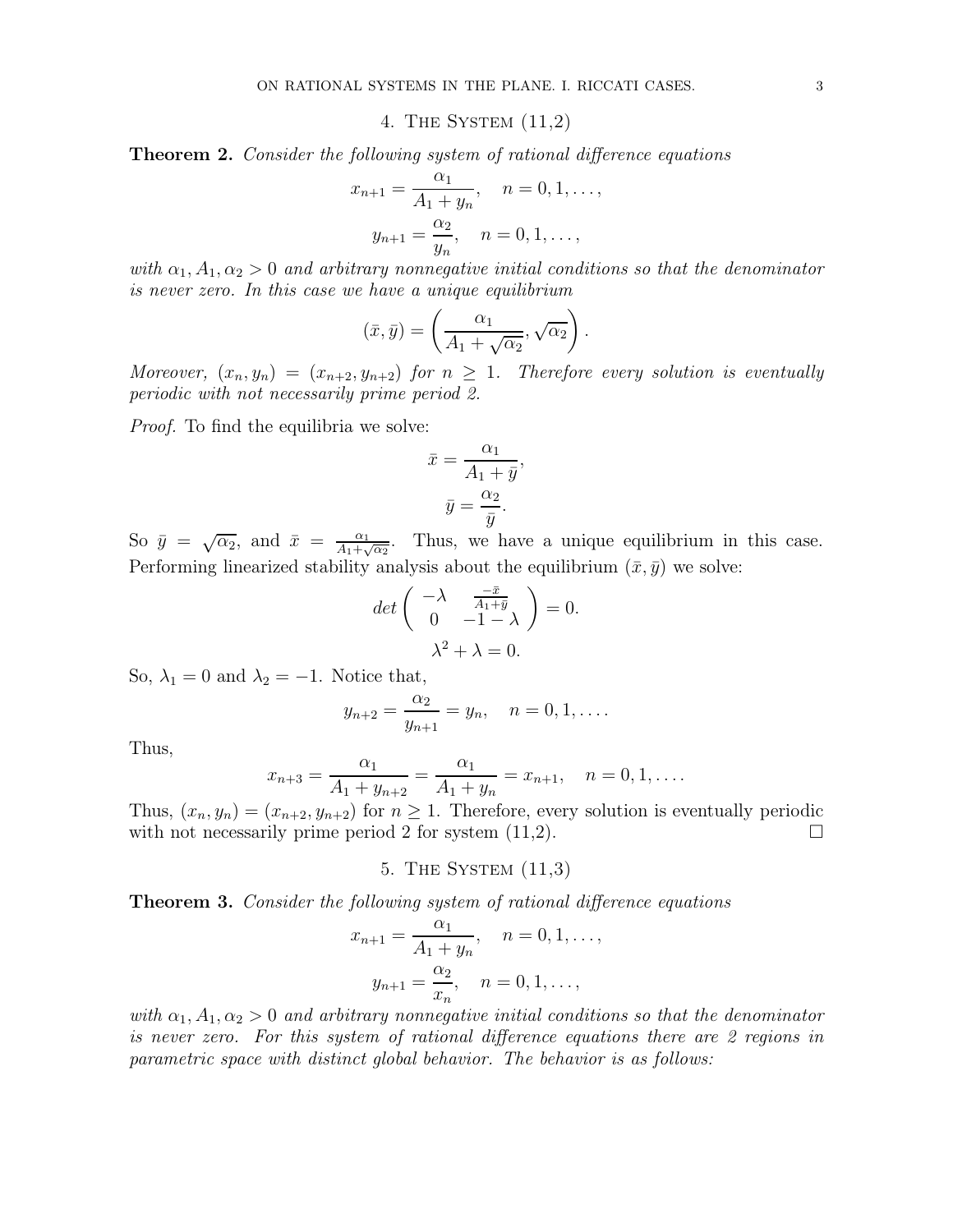(1) If  $\alpha_1 > \alpha_2$ , then the unique equilibrium

$$
(\bar{x},\bar{y}) = \left(\frac{\alpha_1(\alpha_1 - \alpha_2)}{A_1(\alpha_1 - \alpha_2) + \alpha_2 A_1}, \frac{\alpha_2 A_1}{\alpha_1 - \alpha_2}\right),
$$

is globally asymptotically stable.

(2) If  $\alpha_1 \leq \alpha_2$ , then there are no nonnegative equilibria and  $\lim_{n\to\infty} (x_n, y_n) = (0, \infty)$ for all choices of initial conditions.

Proof. To find the equilibria we solve:

$$
\bar{x} = \frac{\alpha_1}{A_1 + \bar{y}},
$$

$$
\bar{y} = \frac{\alpha_2}{\bar{x}}.
$$

So

$$
\bar{y} = \frac{\alpha_2}{\alpha_1} \left( A_1 + \bar{y} \right),
$$

thus, if  $\alpha_1 > \alpha_2$ , then

$$
\bar{y} = \frac{\alpha_2 A_1}{\alpha_1 - \alpha_2}
$$

and

$$
\bar{x} = \frac{\alpha_1(\alpha_1 - \alpha_2)}{A_1(\alpha_1 - \alpha_2) + \alpha_2 A_1}.
$$

If  $\alpha_1 \leq \alpha_2$ , then there are no nonnegative equilibria. Performing linearized stability analysis about the equilibrium  $(\bar{x}, \bar{y})$  in the case  $\alpha_1 > \alpha_2$  we solve:

$$
\det\begin{pmatrix} -\lambda & \frac{-\bar{x}}{A_1 + \bar{y}} \\ \frac{-\bar{y}}{\bar{x}} & -\lambda \end{pmatrix} = 0.
$$

$$
\lambda^2 - \frac{\bar{y}}{A_1 + \bar{y}} = 0.
$$

So,

$$
\lambda_{1,2} = \pm \sqrt{\frac{\alpha_2}{\alpha_1}}.
$$

Thus, our equilibrium is locally asymptotically stable in this case. Now we will show that our rational system on  $(0, \frac{\alpha_1}{4}$  $\frac{\alpha_1}{A_1}$  ×  $(0, \infty)$  is topologically conjugate to the following second order rational difference equation on  $(0, \infty)^2$ ,

$$
u_{n+1} = \frac{\alpha_2}{\left(\frac{\alpha_1}{A_1 + u_{n-1}}\right)} = \frac{\alpha_2}{\alpha_1} \left(A_1 + u_{n-1}\right), \quad n = 0, 1, \dots
$$

Let  $f:(0,\frac{\alpha_1}{4}$  $\frac{\alpha_1}{A_1}$   $\times$   $(0, \infty)$   $\rightarrow$   $(0, \frac{\alpha_1}{A_1})$  $\frac{\alpha_1}{A_1}$   $\times$   $(0,\infty)$  be

$$
f((x,y)) = \left(\frac{\alpha_1}{A_1 + y}, \frac{\alpha_2}{x}\right).
$$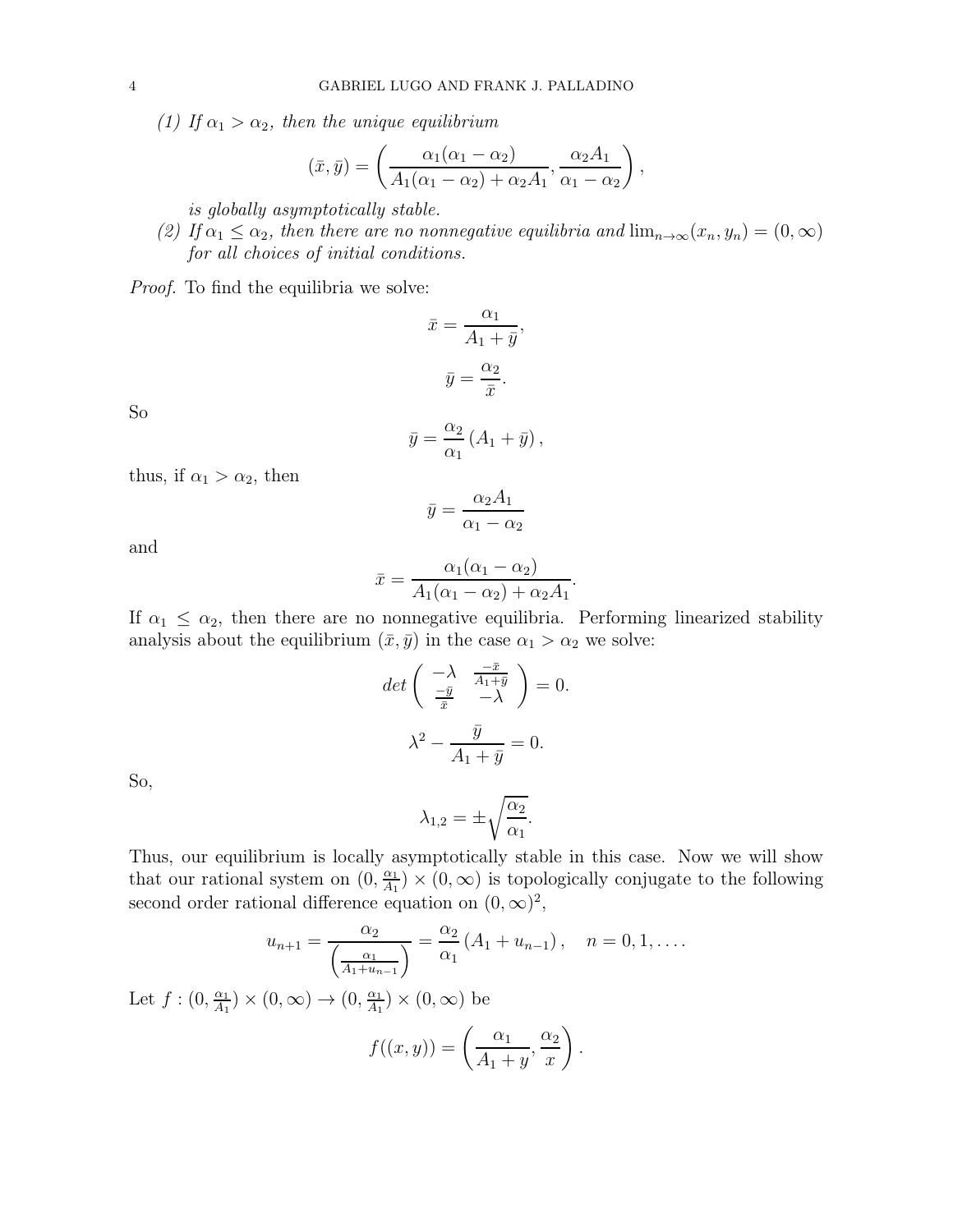Let  $g:(0,\infty)^2\to(0,\infty)^2$  be

$$
g((x,y)) = \left(\frac{\alpha_2}{\left(\frac{\alpha_1}{A_1+y}\right)}, x\right).
$$

Let  $h:(0,\frac{\alpha_1}{4}$  $\frac{\alpha_1}{A_1}$   $\times$   $(0,\infty)$   $\rightarrow$   $(0,\infty)^2$  be

$$
h((x,y)) = \left(y, \frac{\alpha_1}{x} - A_1\right).
$$

Let  $h^{-1} : (0, \infty)^2 \to (0, \frac{\alpha_1}{A_1})$  $\frac{\alpha_1}{A_1}$   $\times$   $(0,\infty)$  be

$$
h^{-1}((x,y)) = \left(\frac{\alpha_1}{A_1 + y}, x\right).
$$

Now we will show that  $h^{-1} \circ g \circ h = f$ .

$$
h^{-1} \circ g \circ h((x, y)) = h^{-1} \circ g\left(\left(y, \frac{\alpha_1}{x} - A_1\right)\right) = h^{-1}\left(\left(\frac{\alpha_2}{x}, y\right)\right)
$$

$$
= \left(\frac{\alpha_1}{A_1 + y}, \frac{\alpha_2}{x}\right) = f((x, y)).
$$

So, since the system (11,3) is conjugate to the linear system above we see that the unique equilibrium is globally asymptotically stable in the case  $\alpha_1 > \alpha_2$ . Also, since the system (11,3) is conjugate to the linear system above we see that  $\lim_{n\to\infty} (x_n, y_n) = (0, \infty)$  in the case  $\alpha_1 \leq \alpha_2$ . the case  $\alpha_1 \leq \alpha_2$ .

# 6. The System (11,4)

**Theorem 4.** Consider the following system of rational difference equations

$$
x_{n+1} = \frac{\alpha_1}{A_1 + y_n}, \quad n = 0, 1, \dots,
$$
  

$$
y_{n+1} = \gamma_2 y_n, \quad n = 0, 1, \dots,
$$

with  $\alpha_1, A_1, \gamma_2 > 0$  and arbitrary nonnegative initial conditions so that the denominator is never zero. For this system of rational difference equations there are 3 regions in parametric space with distinct global behavior. The behavior is as follows:

(1) If  $\gamma_2 > 1$ , then for any choice of initial conditions with  $y_0 \neq 0$ ,

$$
\lim_{n\to\infty}(x_n,y_n)=(0,\infty).
$$

Moreover,  $[0, \infty) \times \{0\}$  is the stable manifold for our saddle equilibrium

$$
(\bar{x}, \bar{y}) = \left(\frac{\alpha_1}{A_1}, 0\right).
$$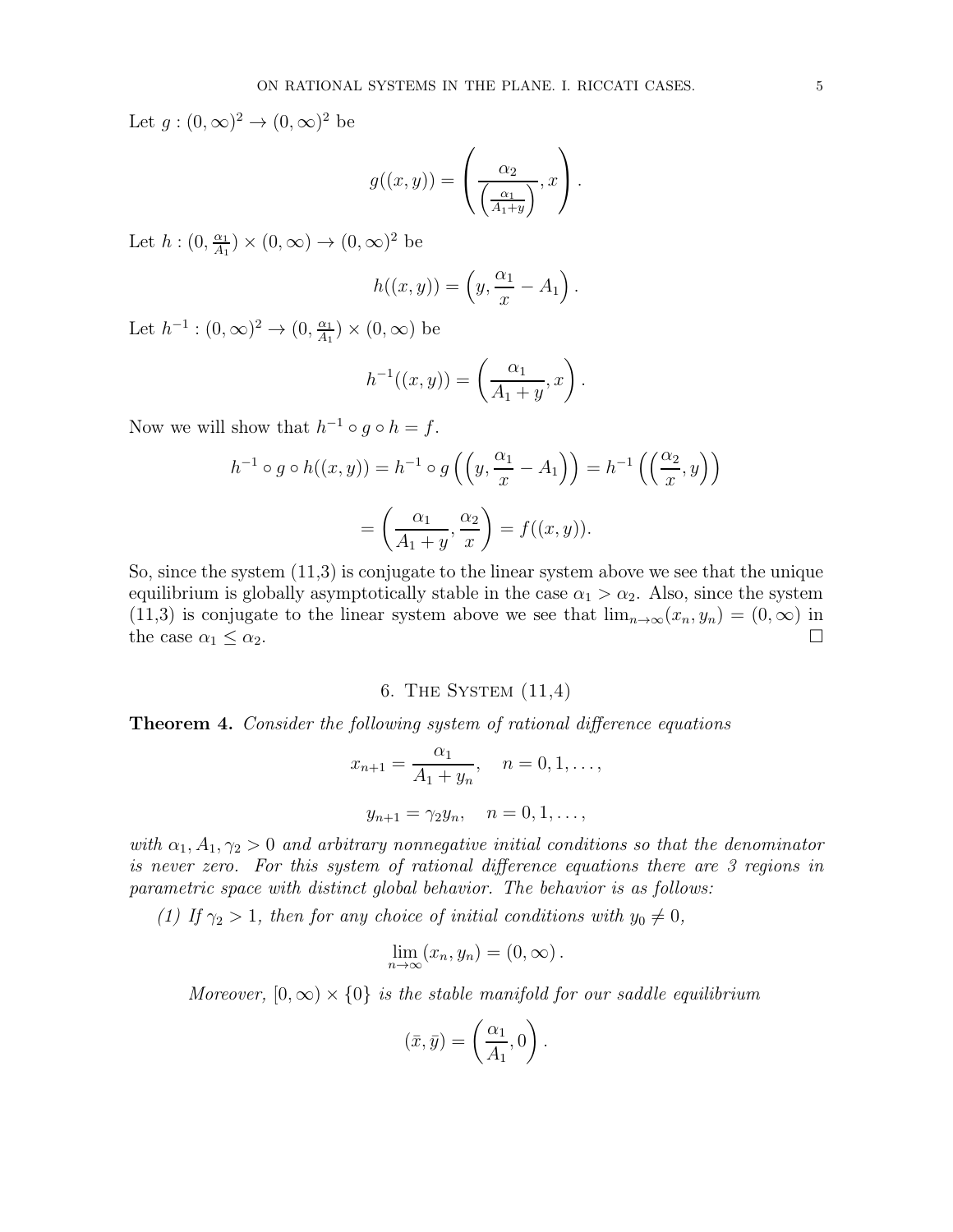(2) If  $\gamma_2 = 1$ , then every point in the set

$$
\left\{ \left( \frac{\alpha_1}{A_1 + v}, v \right) | v \in [0, \infty) \right\},\
$$

is a nonhyperbolic equilibrium point. Furthermore, for each  $v \in [0, \infty)$ , the set  $[0, \infty) \times \{v\}$  is a stable manifold for the nonhyperbolic equilibrium  $\left(\frac{\alpha_1}{A_1 + \alpha_2}\right)$  $\frac{\alpha_1}{A_1+v},v\Big).$ 

(3) If  $\gamma_2$  < 1, the unique equilibrium  $(\bar{x}, \bar{y}) = \begin{pmatrix} \frac{\alpha_1}{4} \end{pmatrix}$  $\left(\frac{\alpha_1}{A_1},0\right)$  is globally asymptotically stable.

Proof. To find the equilibria we solve:

$$
\bar{x} = \frac{\alpha_1}{A_1 + \bar{y}},
$$

$$
\bar{y} = \gamma_2 \bar{y}.
$$

So if  $\gamma_2 \neq 1$  then there is a unique equilibrium,

$$
(\bar{x}, \bar{y}) = \left(\frac{\alpha_1}{A_1}, 0\right).
$$

However if  $\gamma_2 = 1$  then every point in the set

$$
\left\{ \left( \frac{\alpha_1}{A_1 + v}, v \right) | v \in [0, \infty) \right\},\
$$

is an equilibrium point.

Performing linearized stability analysis about the equilibrium  $(\bar{x}, \bar{y})$  we solve:

$$
\det\begin{pmatrix} -\lambda & \frac{-\bar{x}}{A_1 + \bar{y}} \\ 0 & \gamma_2 - \lambda \end{pmatrix} = 0.
$$

$$
\lambda^2 - \gamma_2 \lambda = 0.
$$

So  $\lambda_1 = 0$  and  $\lambda_2 = \gamma_2$ . So, the unique equilibrium is locally asymptotically stable when  $\gamma_2$  < 1. The unique equilibrium is a saddle point when  $\gamma_2 > 1$ . Furthermore all equilibria are nonhyperbolic when  $\gamma_2 = 1$ .

Suppose  $\gamma_2$  < 1, then clearly for an arbitrary choice of initial conditions  $\lim_{n\to\infty}(x_n, y_n)$  $(\bar{x}, \bar{y}) = \left(\frac{\alpha_1}{4_1}\right)$  $\left( \frac{\alpha_1}{A_1}, 0 \right)$ . So, when  $\gamma_2 < 1$  the unique equilibrium is globally asymptotically stable.

Suppose  $\gamma_2 > 1$ , then clearly for any choice of initial conditions with  $y_0 \neq 0$ ,  $\lim_{n\to\infty} (x_n, y_n)$  $(\bar{x}, \bar{y}) = (0, \infty)$ . If we choose  $(x_0, y_0) \in [0, \infty) \times \{0\}$ , then  $(x_n, y_n) = (\bar{x}, \bar{y}) = \left(\frac{\alpha_1}{A_1}\right)$  $\frac{\alpha_1}{A_1}, 0\right)$ for  $n \geq 1$ . Thus in the case  $\gamma_2 > 1$ ,  $[0, \infty) \times \{0\}$  is the stable manifold for our saddle equilibrium.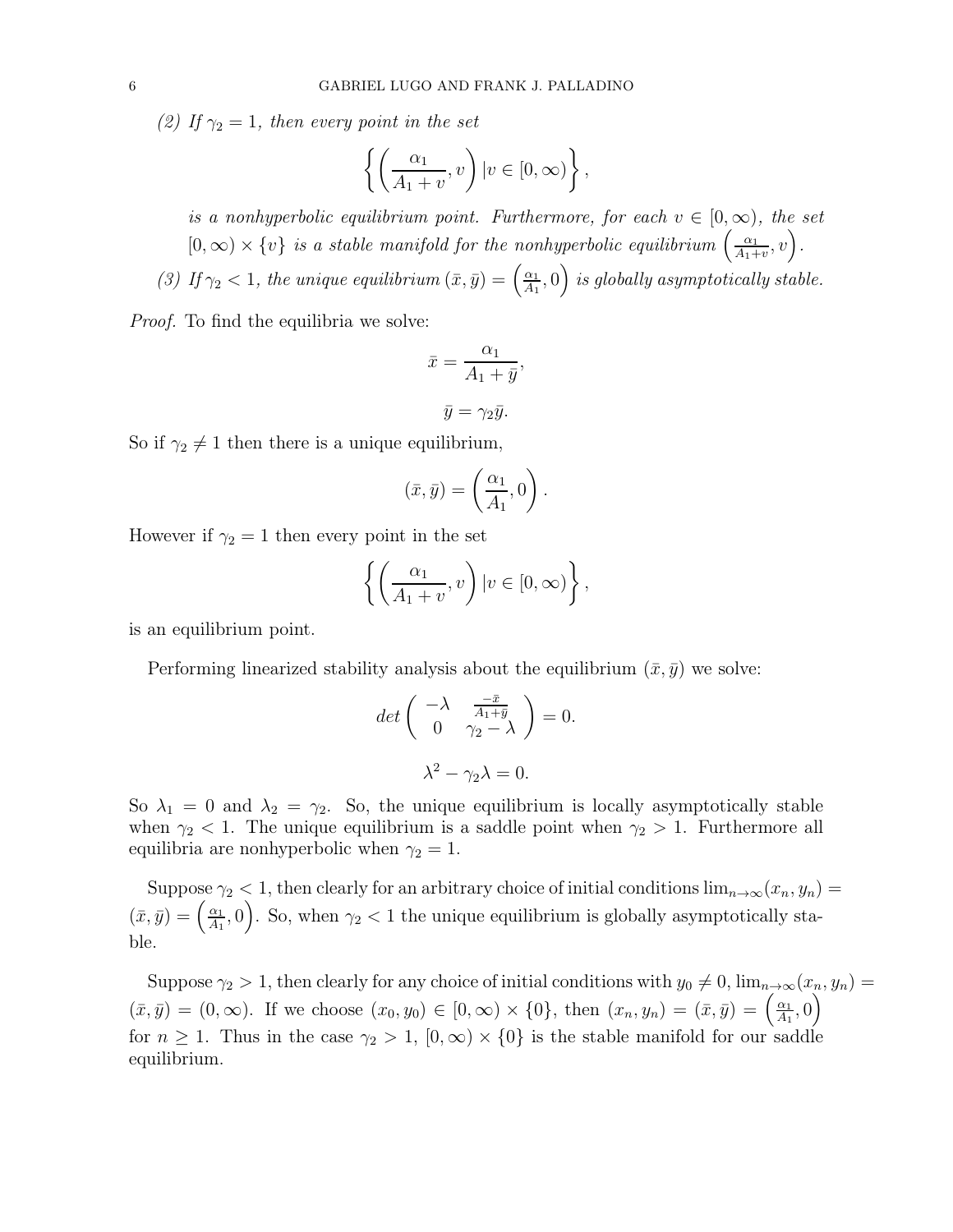Suppose  $\gamma_2 = 1$ , then clearly  $(x_n, y_n) = \left(\frac{\alpha_1}{A_1 + \alpha_2}\right)$  $\frac{\alpha_1}{A_1+y_0}$ ,  $y_0$  for  $n \geq 1$ . Thus every point in the set  $\int \int \alpha_1$ <u>}</u>

$$
\left\{ \left( \frac{\alpha_1}{A_1 + v}, v \right) | v \in [0, \infty) \right\},\
$$

is a nonhyperbolic equilibrium point. Furthermore, for each  $v \in [0, \infty)$ , the set  $[0, \infty) \times \{v\}$  is a stable manifold for the nonhyperbolic equilibrium  $\left(\frac{\alpha_1}{A_1 + \alpha_2}\right)$  $\frac{\alpha_1}{A_1+v},v\right)$ 

# 7. The System (11,5)

Theorem 5. Consider the following system of rational difference equations

$$
x_{n+1} = \frac{\alpha_1}{A_1 + y_n}, \quad n = 0, 1, \dots,
$$
  

$$
y_{n+1} = \frac{\beta_2}{B_2}, \quad n = 0, 1, \dots,
$$

with  $\alpha_1, A_1, \beta_2, B_2 > 0$  and arbitrary nonnegative initial conditions so that the denominator is never zero. In this case we have a unique equilibrium

$$
(\bar{x}, \bar{y}) = \left(\frac{B_2\alpha_1}{B_2A_1 + \beta_2}, \frac{\beta_2}{B_2}\right).
$$

Moreover, every solution is equal to the equilibrium after at most two steps.

Proof. In this case we clearly have a unique equilibrium

$$
(\bar{x}, \bar{y}) = \left(\frac{B_2\alpha_1}{B_2A_1 + \beta_2}, \frac{\beta_2}{B_2}\right).
$$

We have  $(x_1, y_1)$  is on the line segment  $\left(0, \frac{\alpha_1}{4}, \frac{\alpha_2}{4}\right)$  $\left[\frac{\alpha_1}{A_1}\right] \times \{\frac{\beta_2}{B_2}\}\.$  Moreover

$$
(x_n, y_n) = (\bar{x}, \bar{y}) = \left(\frac{B_2\alpha_1}{B_2A_1 + \beta_2}, \frac{\beta_2}{B_2}\right), \quad n \ge 2.
$$

# 8. The System (11,7)

Theorem 6. Consider the following system of rational difference equations

$$
x_{n+1} = \frac{\alpha_1}{A_1 + y_n}, \quad n = 0, 1, \dots,
$$
  

$$
y_{n+1} = \beta_2 x_n, \quad n = 0, 1, \dots,
$$

with  $\alpha_1, A_1, \beta_2 > 0$  and arbitrary nonnegative initial conditions so that the denominator is never zero. In this case the unique nonnegative equilibrium

$$
(\bar{x}, \bar{y}) = \left(\frac{-A_1 + \sqrt{A_1^2 + 4\beta_2\alpha_1}}{2\beta_2}, \frac{-A_1 + \sqrt{A_1^2 + 4\beta_2\alpha_1}}{2}\right)
$$

is globally asymptotically stable.

 $\Box$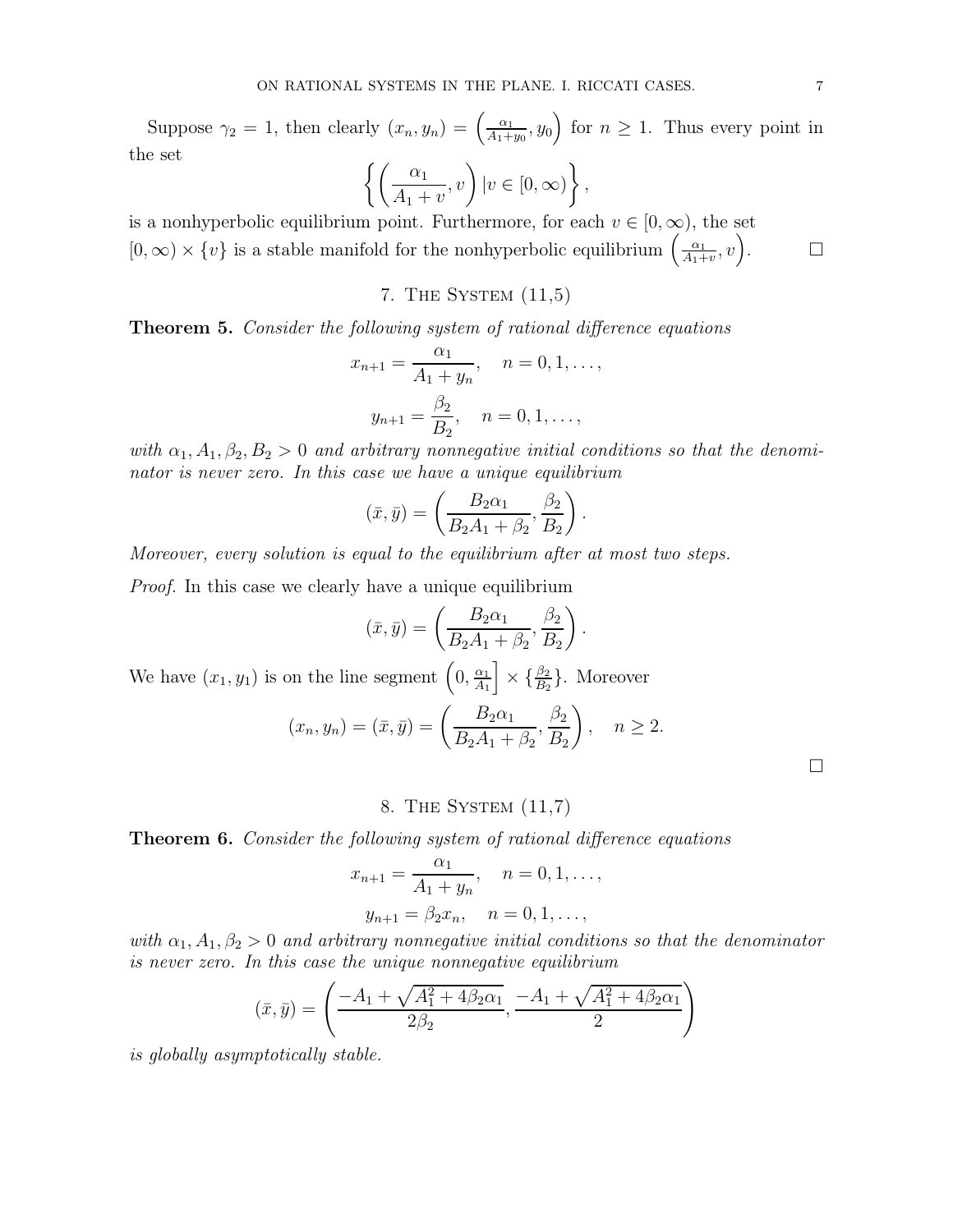Proof. To find the equilibria we solve:

$$
\bar{x} = \frac{\alpha_1}{A_1 + \bar{y}},
$$

$$
\bar{y} = \beta_2 \bar{x}.
$$

So,

$$
\bar{y} = \beta_2 \frac{\alpha_1}{A_1 + \bar{y}},
$$
  

$$
\bar{y}^2 + A_1 \bar{y} - \beta_2 \alpha_1 = 0.
$$

Hence

$$
\bar{y}_{1,2} = \frac{-A_1 \pm \sqrt{A_1^2 + 4\beta_2 \alpha_1}}{2}.
$$

However, one of these roots is clearly negative so we have a unique nonnegative equilibrium,

$$
(\bar{x}, \bar{y}) = \left(\frac{-A_1 + \sqrt{A_1^2 + 4\beta_2\alpha_1}}{2\beta_2}, \frac{-A_1 + \sqrt{A_1^2 + 4\beta_2\alpha_1}}{2}\right).
$$

Performing linearized stability analysis about the equilibrium  $(\bar{x}, \bar{y})$  we solve:

$$
det\begin{pmatrix} -\lambda & \frac{-\bar{x}}{A_1 + \bar{y}} \\ \beta_2 & -\lambda \end{pmatrix} = 0.
$$

$$
\lambda^2 + \frac{\beta_2 \bar{x}}{A_1 + \bar{y}} = \lambda^2 + \frac{\bar{y}}{A_1 + \bar{y}} = 0.
$$

So,

$$
\lambda_{1,2} = \pm \sqrt{\frac{\bar{y}}{A_1 + \bar{y}}} = \pm \sqrt{\frac{-A_1 + \sqrt{A_1^2 + 4\beta_2 \alpha_1}}{A_1 + \sqrt{A_1^2 + 4\beta_2 \alpha_1}}}.
$$

Since our roots are inside the unit disk, our unique equilibrium is locally asymptotically stable. Now we will show that our rational system on  $(0, \frac{\alpha_1}{4}$  $\frac{\alpha_1}{A_1}$   $\times$  (0,  $\infty$ ) is topologically conjugate to the following second order rational difference equation on  $(0, \infty)^2$ ,

$$
u_{n+1} = \beta_2 \left( \frac{\alpha_1}{A_1 + u_{n-1}} \right), \quad n = 0, 1, \dots
$$

Let  $f:(0,\frac{\alpha_1}{4}$  $\frac{\alpha_1}{A_1}$   $\times$   $(0, \infty)$   $\rightarrow$   $(0, \frac{\alpha_1}{A_1})$  $\frac{\alpha_1}{A_1}$   $\times$   $(0,\infty)$  be

$$
f((x,y)) = \left(\frac{\alpha_1}{A_1 + y}, \beta_2 x\right).
$$

Let  $g:(0,\infty)^2\to(0,\infty)^2$  be

$$
g((x,y)) = \left(\beta_2\left(\frac{\alpha_1}{A_1+y}\right), x\right).
$$

Let  $h:(0,\frac{\alpha_1}{4}$  $\frac{\alpha_1}{A_1}$   $\times$   $(0,\infty)$   $\rightarrow$   $(0,\infty)^2$  be

$$
h((x,y)) = \left(y, \frac{\alpha_1}{x} - A_1\right).
$$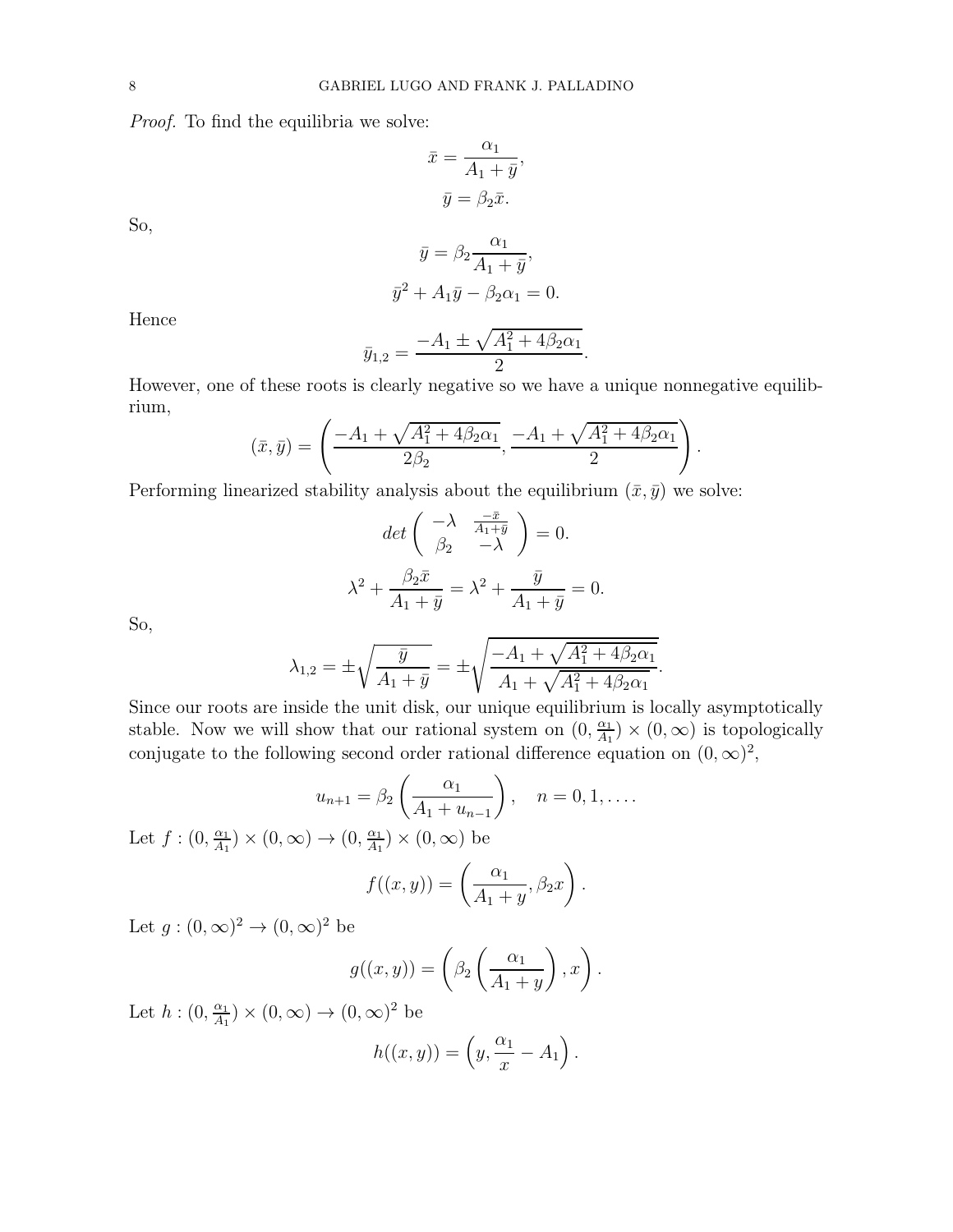Let  $h^{-1} : (0, \infty)^2 \to (0, \frac{\alpha_1}{A_1})$  $\frac{\alpha_1}{A_1}$   $\times$   $(0,\infty)$  be

$$
h^{-1}((x,y)) = \left(\frac{\alpha_1}{A_1 + y}, x\right).
$$

Now we will show that  $h^{-1} \circ g \circ h = f$ .

$$
h^{-1} \circ g \circ h((x, y)) = h^{-1} \circ g \left( \left( y, \frac{\alpha_1}{x} - A_1 \right) \right) = h^{-1} \left( (\beta_2 x, y) \right)
$$

$$
= \left( \frac{\alpha_1}{A_1 + y}, \beta_2 x \right) = f((x, y)).
$$

Since our system is conjugate to a second order rational difference equation which decouples into two Riccati equations, we see that the unique equilibrium which we found earlier is globally asymptotically stable.  $\square$ 

# 9. The System (11,9)

Theorem 7. Consider the following system of rational difference equations

$$
x_{n+1} = \frac{\alpha_1}{A_1 + y_n}, \quad n = 0, 1, \dots,
$$
  

$$
\gamma_2
$$

$$
y_{n+1} = \frac{\gamma_2}{C_2}, \quad n = 0, 1, \ldots,
$$

with  $\alpha_1, A_1, \gamma_2, C_2 > 0$  and arbitrary nonnegative initial conditions so that the denominator is never zero. In this case we clearly have a unique equilibrium

$$
(\bar{x}, \bar{y}) = \left(\frac{C_2\alpha_1}{C_2A_1 + \gamma_2}, \frac{\gamma_2}{C_2}\right).
$$

Moreover, every solution is equal to the equilibrium after at most two steps.

Proof. In this case we clearly have a unique equilibrium

$$
(\bar{x}, \bar{y}) = \left(\frac{C_2\alpha_1}{C_2A_1 + \gamma_2}, \frac{\gamma_2}{C_2}\right).
$$

We have  $(x_1, y_1)$  is on the line segment  $\left(0, \frac{\alpha_1}{4}, \frac{\alpha_2}{4}\right)$  $\left[\frac{\alpha_1}{A_1}\right] \times \left\{\frac{\gamma_2}{C_2}\right\}$ . Moreover

$$
(x_n, y_n) = (\bar{x}, \bar{y}) = \left(\frac{C_2\alpha_1}{C_2A_1 + \gamma_2}, \frac{\gamma_2}{C_2}\right), \quad n \ge 2.
$$

 $\Box$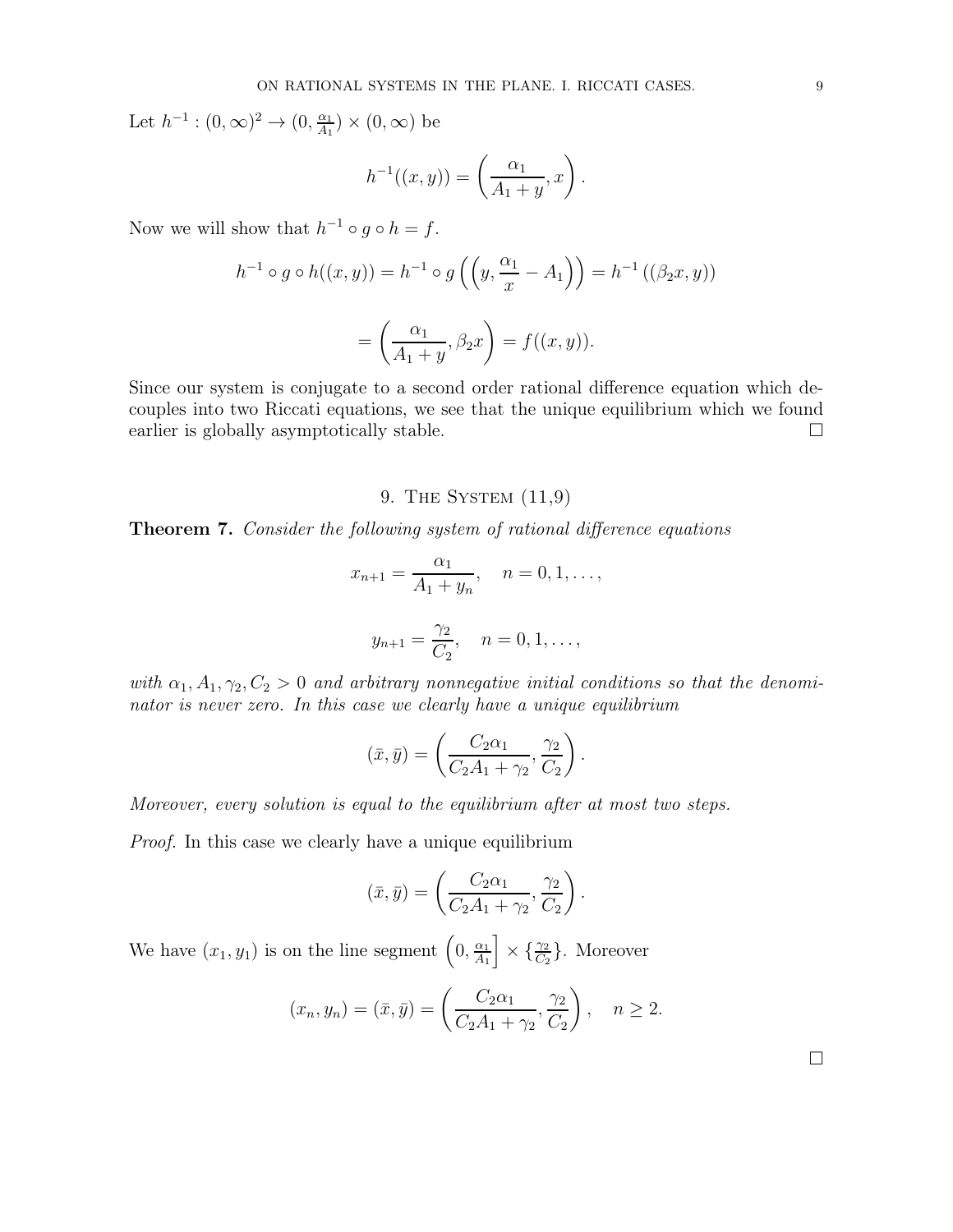10. The System (11,10)

Theorem 8. Consider the following system of rational difference equations

$$
x_{n+1} = \frac{\alpha_1}{A_1 + y_n}, \quad n = 0, 1, \dots,
$$
  

$$
y_{n+1} = \frac{\alpha_2}{A_2 + y_n}, \quad n = 0, 1, \dots,
$$

with  $\alpha_1, A_1, \alpha_2, A_2 > 0$  and arbitrary nonnegative initial conditions so that the denominator is never zero. In this case, there is a unique nonnegative equilibrium which is globally asymptotically stable.

Proof. To find the equilibria we solve:

$$
\bar{x} = \frac{\alpha_1}{A_1 + \bar{y}},
$$

$$
\bar{y} = \frac{\alpha_2}{A_2 + \bar{y}}.
$$

So,

$$
A_2\bar{y} + \bar{y}^2 - \alpha_2 = 0.
$$

Thus,

$$
\bar{y} = \frac{-A_2 + \sqrt{A_2^2 + 4\alpha_2}}{2}
$$

and

$$
\bar{x} = \frac{2\alpha_1}{2A_1 - A_2 + \sqrt{A_2^2 + 4\alpha_2}}.
$$

Descarte's rule of signs tells us that there is a unique nonnegative equilibrium. Performing linearized stability analysis about the equilibrium  $(\bar{x}, \bar{y})$  we solve:

$$
\det\begin{pmatrix} -\lambda & \frac{-\bar{x}}{A_1+\bar{y}} \\ 0 & \frac{-\bar{y}}{A_2+\bar{y}} - \lambda \end{pmatrix} = 0.
$$

$$
\lambda^2 + \left(\frac{\bar{y}}{A_2+\bar{y}}\right)\lambda = 0.
$$

We have  $\lambda_1 = 0$  and  $\lambda_2 = \frac{-\bar{y}}{A_2 + \bar{y}}$ . Thus our unique nonnegative equilibrium is locally asymptotically stable.

Now we will show that our rational system on  $(0, \frac{\alpha_1}{4}$  $\frac{\alpha_1}{A_1}$   $\times$  (0,  $\infty$ ) is topologically conjugate to the following second order rational difference equation on  $(0, \infty)^2$ ,

$$
u_{n+1} = \frac{\alpha_2}{A_2 + u_n}, \quad n = 0, 1, ....
$$

Let  $f:(0,\frac{\alpha_1}{4},$  $\frac{\alpha_1}{A_1}$   $\times$   $(0, \infty)$   $\rightarrow$   $(0, \frac{\alpha_1}{A_1})$  $\frac{\alpha_1}{A_1}$   $\times$   $(0,\infty)$  be

$$
f((x,y)) = \left(\frac{\alpha_1}{A_1 + y}, \frac{\alpha_2}{A_2 + y}\right).
$$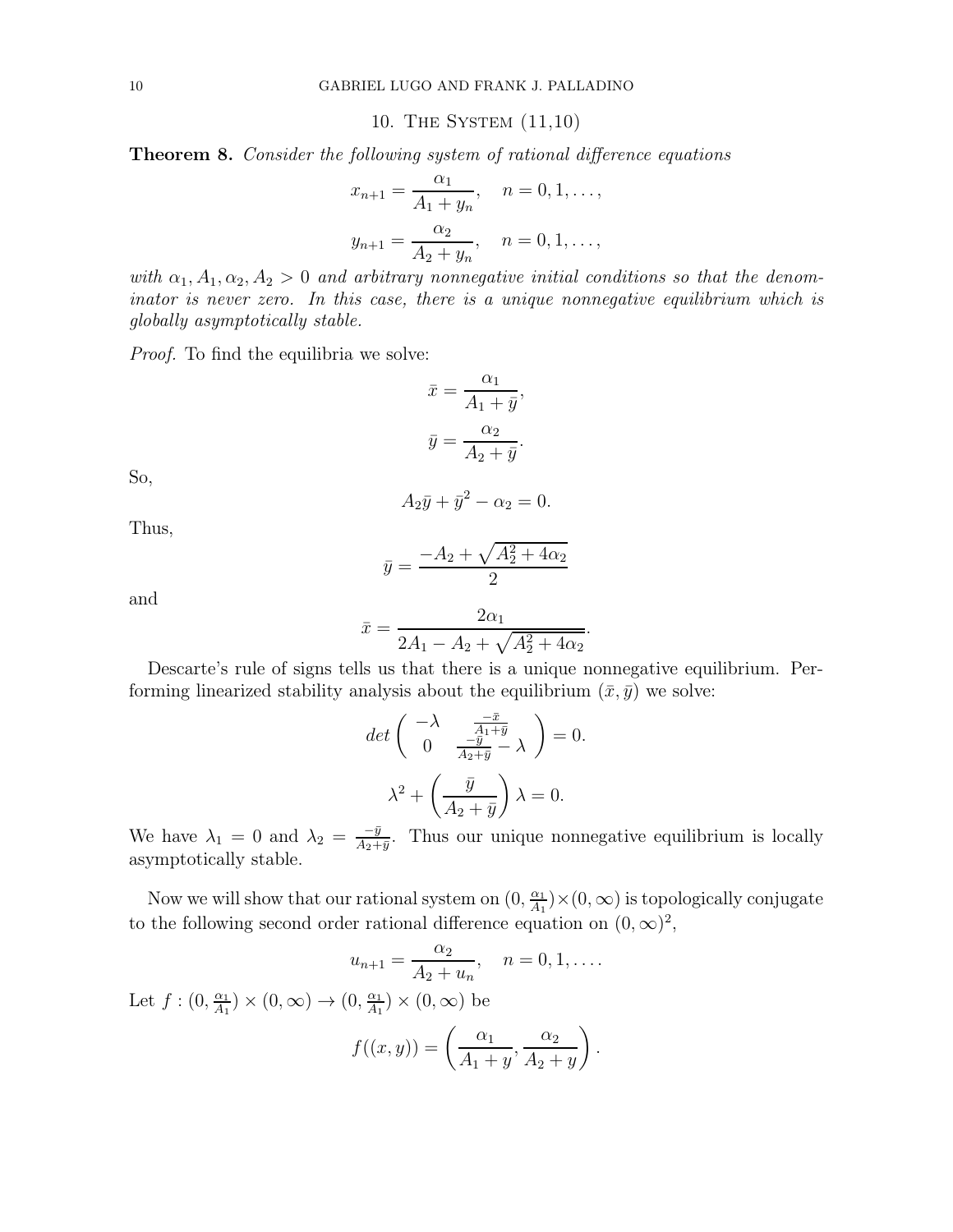Let  $g:(0,\infty)^2\to(0,\infty)^2$  be

$$
g((x,y)) = \left(\frac{\alpha_2}{A_2 + x}, x\right).
$$

Let  $h:(0,\frac{\alpha_1}{4}$  $\frac{\alpha_1}{A_1}$   $\times$   $(0,\infty)$   $\rightarrow$   $(0,\infty)^2$  be

$$
h((x,y)) = \left(y, \frac{\alpha_1}{x} - A_1\right).
$$

Let  $h^{-1} : (0, \infty)^2 \to (0, \frac{\alpha_1}{A_1})$  $\frac{\alpha_1}{A_1}$   $\times$   $(0,\infty)$  be

$$
h^{-1}((x,y)) = \left(\frac{\alpha_1}{A_1 + y}, x\right).
$$

Now we will show that  $h^{-1} \circ g \circ h = f$ .

$$
h^{-1} \circ g \circ h((x, y)) = h^{-1} \circ g\left(\left(y, \frac{\alpha_1}{x} - A_1\right)\right) = h^{-1}\left(\left(\frac{\alpha_2}{A_2 + y}, y\right)\right)
$$

$$
= \left(\frac{\alpha_1}{A_1 + y}, \frac{\alpha_2}{A_2 + y}\right) = f((x, y)).
$$

Since our system (11,10) is conjugate to a Riccati difference equation we see that every solution converges to the unique nonnegative equilibrium. Thus, since we have already shown the unique nonnegative equilibrium to be locally asymptotically stable, the unique nonnegative equilibrium is globally asymptotically stable.  $\Box$ 

11. The System (11,11)

Theorem 9. Consider the following system of rational difference equations

$$
x_{n+1} = \frac{\alpha_1}{A_1 + y_n}, \quad n = 0, 1, \dots,
$$
  

$$
y_{n+1} = \frac{\alpha_2}{A_2 + x_n}, \quad n = 0, 1, \dots,
$$

with  $\alpha_1, A_1, \alpha_2, A_2 > 0$  and arbitrary nonnegative initial conditions so that the denominator is never zero. In this case, the unique nonnegative equilibrium is globally asymptotically stable.

Proof. To find the equilibria we solve:

$$
\bar{x} = \frac{\alpha_1}{A_1 + \bar{y}},
$$

$$
\bar{y} = \frac{\alpha_2}{A_2 + \bar{x}}.
$$

So,

$$
A_2\bar{y} - \alpha_2 = A_1\bar{x} - \alpha_1,
$$
  
\n
$$
A_2\bar{y} + \bar{x}\bar{y} = A_1\bar{x} + \alpha_2 - \alpha_1 + \frac{A_1\bar{x}^2 + (\alpha_2 - \alpha_1)\bar{x}}{A_2},
$$
  
\n
$$
0 = A_1\bar{x} - \alpha_1 + \frac{A_1\bar{x}^2 + (\alpha_2 - \alpha_1)\bar{x}}{A_2},
$$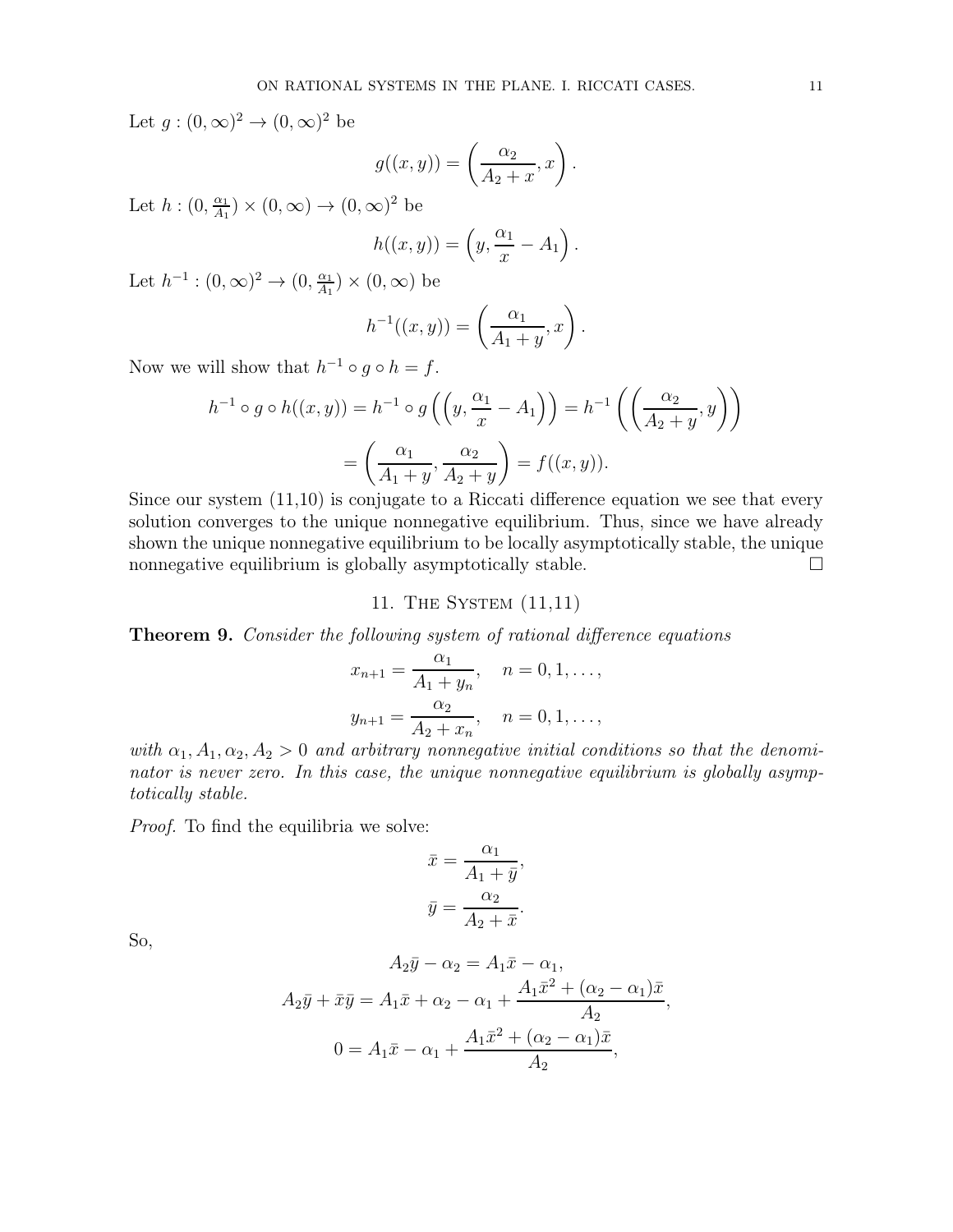$$
\frac{A_1}{A_2}\bar{x}^2 + \frac{A_1A_2 + \alpha_2 - \alpha_1}{A_2}\bar{x} - \alpha_1 = 0.
$$

So, by Descarte's rule of signs we see that there is a unique nonnegative equilibrium  $(\bar{x}, \bar{y})$ . Performing linearized stability analysis about the equilibrium  $(\bar{x}, \bar{y})$  we solve:

$$
\det\begin{pmatrix} -\lambda & \frac{-\bar{x}}{A_1 + \bar{y}} \\ \frac{-\bar{y}}{A_2 + \bar{x}} & -\lambda \end{pmatrix} = 0.
$$

$$
\lambda^2 - \frac{\bar{x}\bar{y}}{(A_1 + \bar{y})(A_2 + \bar{x})} = 0.
$$

So,

$$
\lambda_{1,2} = \pm \sqrt{\frac{\bar{x}\bar{y}}{(A_1 + \bar{y})(A_2 + \bar{x})}}.
$$

Thus our unique nonnegative equilibrium is locally asymptotically stable.

Now we will show that our rational system on  $(0, \frac{\alpha_1}{4}$  $\frac{\alpha_1}{A_1}$   $\times$  (0,  $\infty$ ) is topologically conjugate to the following second order rational difference equation on  $(0, \infty)^2$ ,

$$
u_{n+1} = \frac{\alpha_2}{A_2 + \left(\frac{\alpha_1}{A_1 + u_{n-1}}\right)}, \quad n = 0, 1, \dots
$$

Let  $f:(0,\frac{\alpha_1}{4},$  $\frac{\alpha_1}{A_1}$   $\times$   $(0, \infty)$   $\rightarrow$   $(0, \frac{\alpha_1}{A_1})$  $\frac{\alpha_1}{A_1}$   $\times$   $(0,\infty)$  be

$$
f((x,y)) = \left(\frac{\alpha_1}{A_1 + y}, \frac{\alpha_2}{A_2 + x}\right).
$$

Let  $g:(0,\infty)^2\to(0,\infty)^2$  be

$$
g((x,y)) = \left(\frac{\alpha_2}{A_2 + \left(\frac{\alpha_1}{A_1 + y}\right)}, x\right).
$$

Let  $h:(0,\frac{\alpha_1}{4}$  $\frac{\alpha_1}{A_1}$   $\times$   $(0,\infty)$   $\rightarrow$   $(0,\infty)^2$  be

$$
h((x,y)) = \left(y, \frac{\alpha_1}{x} - A_1\right).
$$

Let  $h^{-1} : (0, \infty)^2 \to (0, \frac{\alpha_1}{A_1})$  $\frac{\alpha_1}{A_1}$   $\times$   $(0,\infty)$  be

$$
h^{-1}((x, y)) = \left(\frac{\alpha_1}{A_1 + y}, x\right).
$$

Now we will show that  $h^{-1} \circ g \circ h = f$ .

$$
h^{-1} \circ g \circ h((x, y)) = h^{-1} \circ g\left(\left(y, \frac{\alpha_1}{x} - A_1\right)\right) = h^{-1}\left(\left(\frac{\alpha_2}{A_2 + x}, y\right)\right)
$$

$$
= \left(\frac{\alpha_1}{A_1 + y}, \frac{\alpha_2}{A_2 + x}\right) = f((x, y)).
$$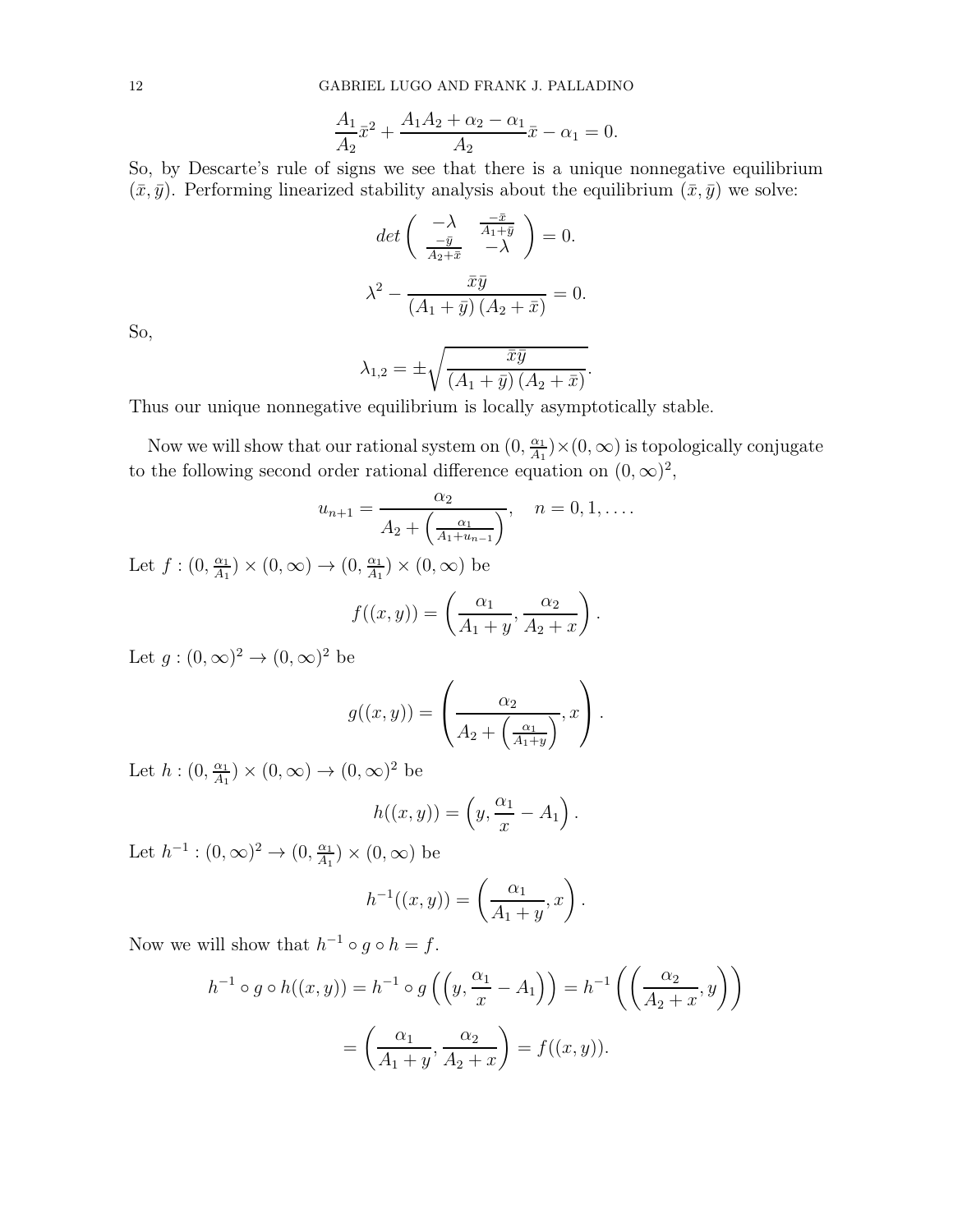Since the system (11,11) is conjugate to a second order rational difference equation which decouples into two Riccati difference equations with Riccati number different from zero, the unique nonnegative equilibrium is globally asymptotically stable for the system  $(11,11).$ 

# 12. The System (11,13)

**Theorem 10.** Consider the following system of rational difference equations

$$
x_{n+1} = \frac{\alpha_1}{A_1 + y_n}, \quad n = 0, 1, \dots,
$$
  

$$
y_{n+1} = \frac{y_n}{A_2 + y_n}, \quad n = 0, 1, \dots,
$$

with  $\alpha_1, A_1, A_2 > 0$  and arbitrary nonnegative initial conditions so that the denominator is never zero. For this system of rational difference equations there are 2 regions in parametric space with distinct global behavior. The behavior is as follows:

- (1) If  $A_2 \geq 1$  the unique equilibrium  $\left(\frac{\alpha_1}{A_1}\right)$  $\frac{\alpha_1}{A_1}$ , 0) is globally asymptotically stable.
- (2) If  $A_2 < 1$ , then there are exactly two distinct equilibria. The equilibrium  $\left(\frac{\alpha_1}{A_1}\right)$  $\frac{\alpha_1}{A_1}, 0\right)$ is a saddle with  $[0, \infty) \times \{0\}$  as its stable manifold. Moreover, the equilibrium  $\left(\frac{\alpha_1}{4+1}\right)$  $\frac{\alpha_1}{A_1+1-A_2}$ ,  $1-A_2$ ) is locally asymptotically stable with attracting basin  $[0,\infty)\times$  $(0, \infty)$ .

Proof. To find the equilibria we solve:

$$
\bar{x} = \frac{\alpha_1}{A_1 + \bar{y}},
$$

$$
\bar{y} = \frac{\bar{y}}{A_2 + \bar{y}}.
$$

So,  $(\bar{x}_1, \bar{y}_1) = (\frac{\alpha_1}{A_1}, 0)$  and if  $A_2 < 1$  and  $\bar{y} \neq 0$ , then

$$
(\bar{x}_2, \bar{y}_2) = \left(\frac{\alpha_1}{A_1 + 1 - A_2}, 1 - A_2\right).
$$

Performing linearized stability analysis about the equilibrium  $(\bar{x}, \bar{y})$  we solve:

$$
\det\begin{pmatrix} -\lambda & \frac{-\bar{x}}{A_1+\bar{y}} \\ 0 & \frac{1-\bar{y}}{A_2+\bar{y}} - \lambda \end{pmatrix} = 0.
$$

$$
\lambda^2 - \left(\frac{1-\bar{y}}{A_2+\bar{y}}\right)\lambda = 0.
$$

So,

$$
\lambda_1=0, \quad \lambda_2=\frac{1-\bar{y}}{A_2+\bar{y}}
$$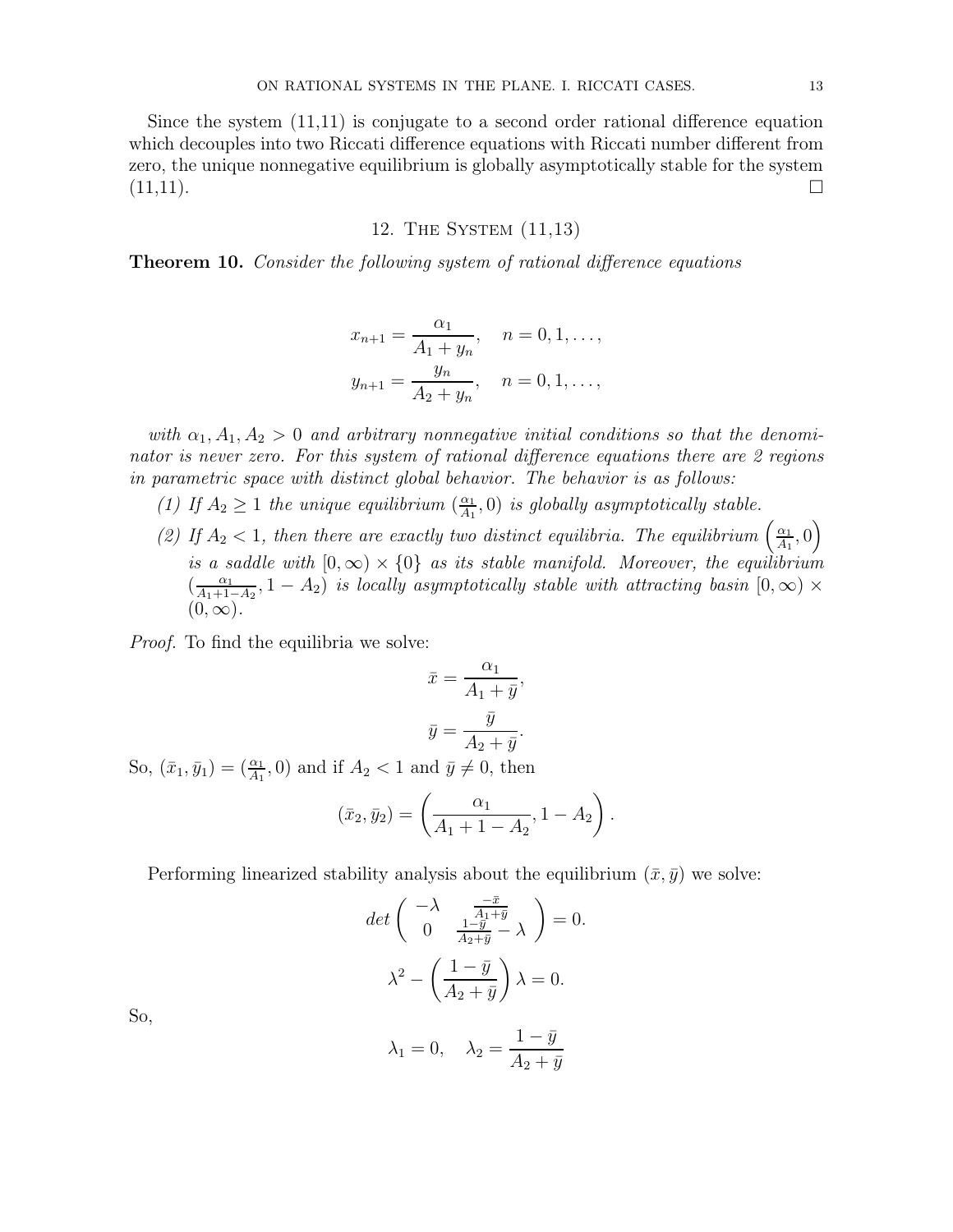So, if  $A_2 < 1$ , then the equilibrium  $\left(\frac{\alpha_1}{A_1}\right)$  $\frac{\alpha_1}{A_1}$ , 0) is a saddle and the equilibrium  $\left(\frac{\alpha_1}{A_1+1}\right)$  $\frac{\alpha_1}{A_1+1-A_2}, 1 A_2$ ) is locally asymptotically stable. If  $A_2 = 1$ , then the unique equilibrium  $\left(\frac{\alpha_1}{A_1}\right)$  $\frac{\alpha_1}{A_1}$ , 0) is nonhyperbolic. If  $A_2 > 1$ , then the unique equilibrium  $\left(\frac{\alpha_1}{A_1}\right)$  $\frac{\alpha_1}{A_1}$ , 0) is locally asymptotically stable. Now we will show that our rational system on  $(0, \frac{\alpha_1}{4}$  $\frac{\alpha_1}{A_1}$   $\times$  (0,  $\infty$ ) is topologically conjugate to the following second order rational difference equation on  $(0, \infty)^2$ ,

$$
u_{n+1} = \frac{u_n}{A_2 + u_n}, \quad n = 0, 1, \dots
$$
  
Let  $f: (0, \frac{\alpha_1}{A_1}) \times (0, \infty) \to (0, \frac{\alpha_1}{A_1}) \times (0, \infty)$  be  

$$
f((x, y)) = \left(\frac{\alpha_1}{A_1 + y}, \frac{y}{A_2 + y}\right).
$$

Let  $g:(0,\infty)^2\to(0,\infty)^2$  be

$$
g((x,y)) = \left(\frac{x}{A_2 + x}, x\right).
$$

Let  $h:(0,\frac{\alpha_1}{4}$  $\frac{\alpha_1}{A_1}$   $\times$   $(0,\infty)$   $\rightarrow$   $(0,\infty)^2$  be

$$
h((x,y)) = \left(y, \frac{\alpha_1}{x} - A_1\right).
$$

Let  $h^{-1} : (0, \infty)^2 \to (0, \frac{\alpha_1}{A_1})$  $\frac{\alpha_1}{A_1}$   $\times$   $(0,\infty)$  be

$$
h^{-1}((x,y)) = \left(\frac{\alpha_1}{A_1 + y}, x\right)
$$

.

Now we will show that  $h^{-1} \circ g \circ h = f$ .

$$
h^{-1} \circ g \circ h((x, y)) = h^{-1} \circ g\left(\left(y, \frac{\alpha_1}{x} - A_1\right)\right) = h^{-1}\left(\left(\frac{y}{A_2 + y}, y\right)\right)
$$

$$
= \left(\frac{\alpha_1}{A_1 + y}, \frac{y}{A_2 + y}\right) = f((x, y)).
$$

From the conjugacy we see that for system  $(11,13)$  whenever  $A_2 \geq 1$ , the unique equilibrium  $\left(\frac{\alpha_1}{4_1}\right)$  $\frac{\alpha_1}{A_1}$ , 0) is globally asymptotically stable. Furthermore, whenever  $A_2 < 1$ , the equilibrium  $\left(\frac{\alpha_1}{4_1}\right)$  $\frac{\alpha_1}{A_1}$ , 0) is a saddle with  $[0, \infty) \times \{0\}$  as its stable manifold. Also, whenever  $A_2 < 1$ , the equilibrium  $\left(\frac{\alpha_1}{4+1}\right)$  $\frac{\alpha_1}{A_1+1-A_2}$ ,  $1-A_2$ ) is locally asymptotically stable with attracting basin  $[0, \infty) \times (0, \infty)$ .

## 13. The System (11,17)

Theorem 11. Consider the following system of rational difference equations

$$
x_{n+1} = \frac{\alpha_1}{A_1 + y_n}, \quad n = 0, 1, \dots,
$$
  

$$
y_{n+1} = \frac{x_n}{A_2 + x_n}, \quad n = 0, 1, \dots,
$$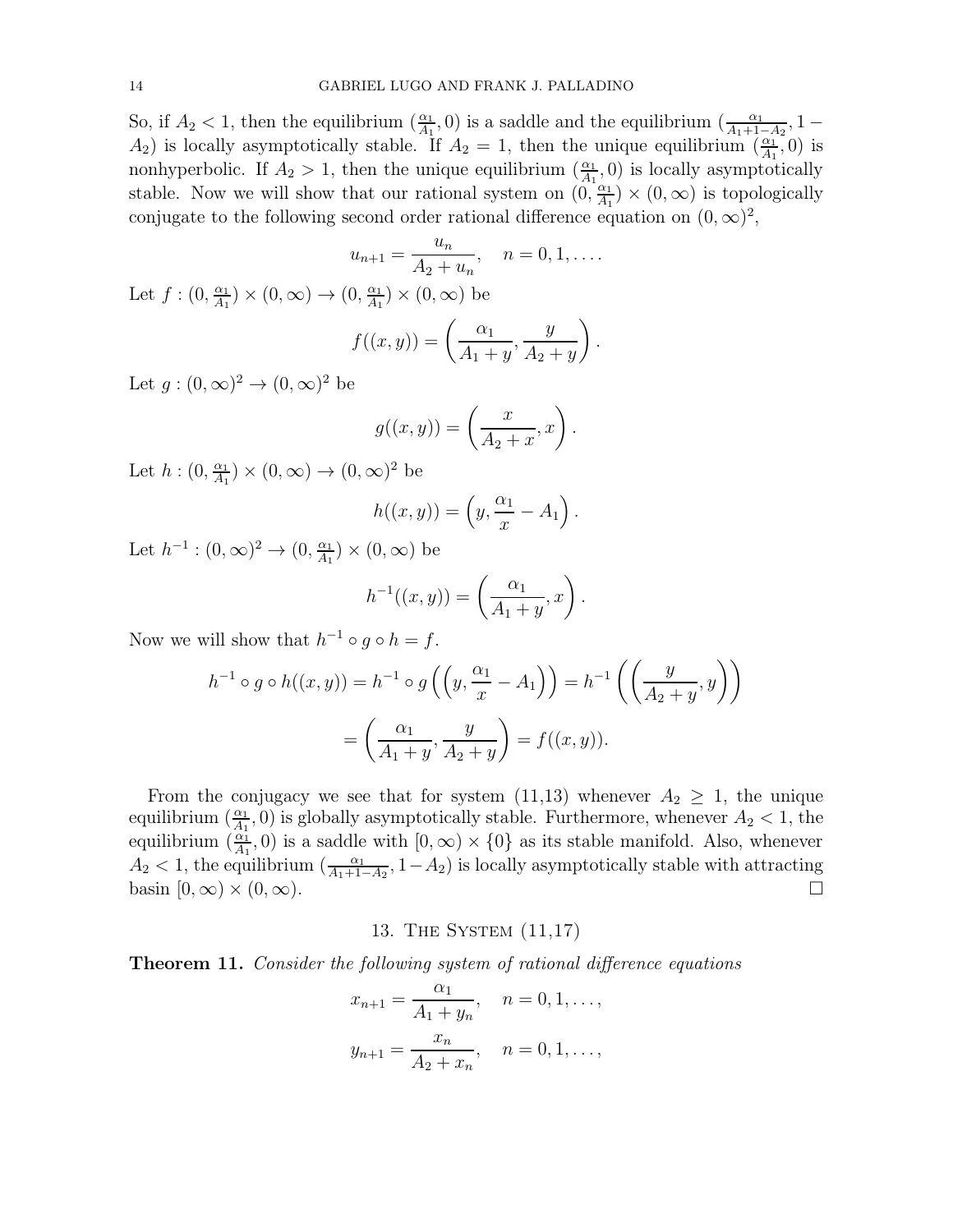with  $\alpha_1, A_1, A_2 > 0$  and arbitrary nonnegative initial conditions so that the denominator is never zero. In this case, the unique nonnegative equilibrium

$$
\bar{x} = \frac{\alpha_1 - A_1 A_1 + \sqrt{(\alpha_1 - A_1 A_1)^2 + 4\alpha_1 A_2 + 4\alpha_1 A_1 A_2}}{2 + 2A_1},
$$
  

$$
\bar{y} = \frac{2\alpha_1 + 2A_1\alpha_1}{\alpha_1 - A_1 A_1 + \sqrt{(\alpha_1 - A_1 A_1)^2 + 4\alpha_1 A_2 + 4\alpha_1 A_1 A_2}} - A_1,
$$

is globally asymptotically stable.

Proof. To find the equilibria we solve:

$$
\bar{x} = \frac{\alpha_1}{A_1 + \bar{y}},
$$

$$
\bar{y} = \frac{\bar{x}}{A_2 + \bar{x}}.
$$

So,

$$
\bar{x} = \frac{\alpha_1 A_2 + \alpha_1 \bar{x}}{A_1 A_2 + A_1 \bar{x} + \bar{x}}.
$$

Thus,

$$
A_1 A_2 \bar{x} + (A_1 + 1)\bar{x}^2 = \alpha_1 A_2 + \alpha_1 \bar{x}.
$$

Hence,

$$
\bar{x} = \frac{\alpha_1 - A_1 A_1 + \sqrt{(\alpha_1 - A_1 A_1)^2 + 4\alpha_1 A_2 + 4\alpha_1 A_1 A_2}}{2 + 2A_1}.
$$

So,

$$
\bar{y} = \frac{2\alpha_1 + 2A_1\alpha_1}{\alpha_1 - A_1A_1 + \sqrt{(\alpha_1 - A_1A_1)^2 + 4\alpha_1A_2 + 4\alpha_1A_1A_2}} - A_1.
$$

Performing linearized stability analysis about the equilibrium  $(\bar{x}, \bar{y})$  we solve:

$$
\det\begin{pmatrix} -\lambda & \frac{-\bar{x}}{A_1 + \bar{y}} \\ \frac{1 - \bar{y}}{A_2 + \bar{x}} & -\lambda \end{pmatrix} = 0.
$$

$$
\lambda^2 - \frac{\bar{x}\bar{y} - \bar{x}}{(A_1 + \bar{y})(A_2 + \bar{x})} = 0.
$$

Since  $\bar{x}\bar{y} = \bar{x} - A_2\bar{y}$  from the equilibrium equations, we get

$$
\lambda^{2} + \frac{A_{2}\bar{y}}{(A_{1}+\bar{y})\left(A_{2}+\bar{x}\right)} = 0.
$$

Thus both roots lie inside the unit disk and our unique equilibrium,  $(\bar{x}, \bar{y})$ , is locally asymptotically stable.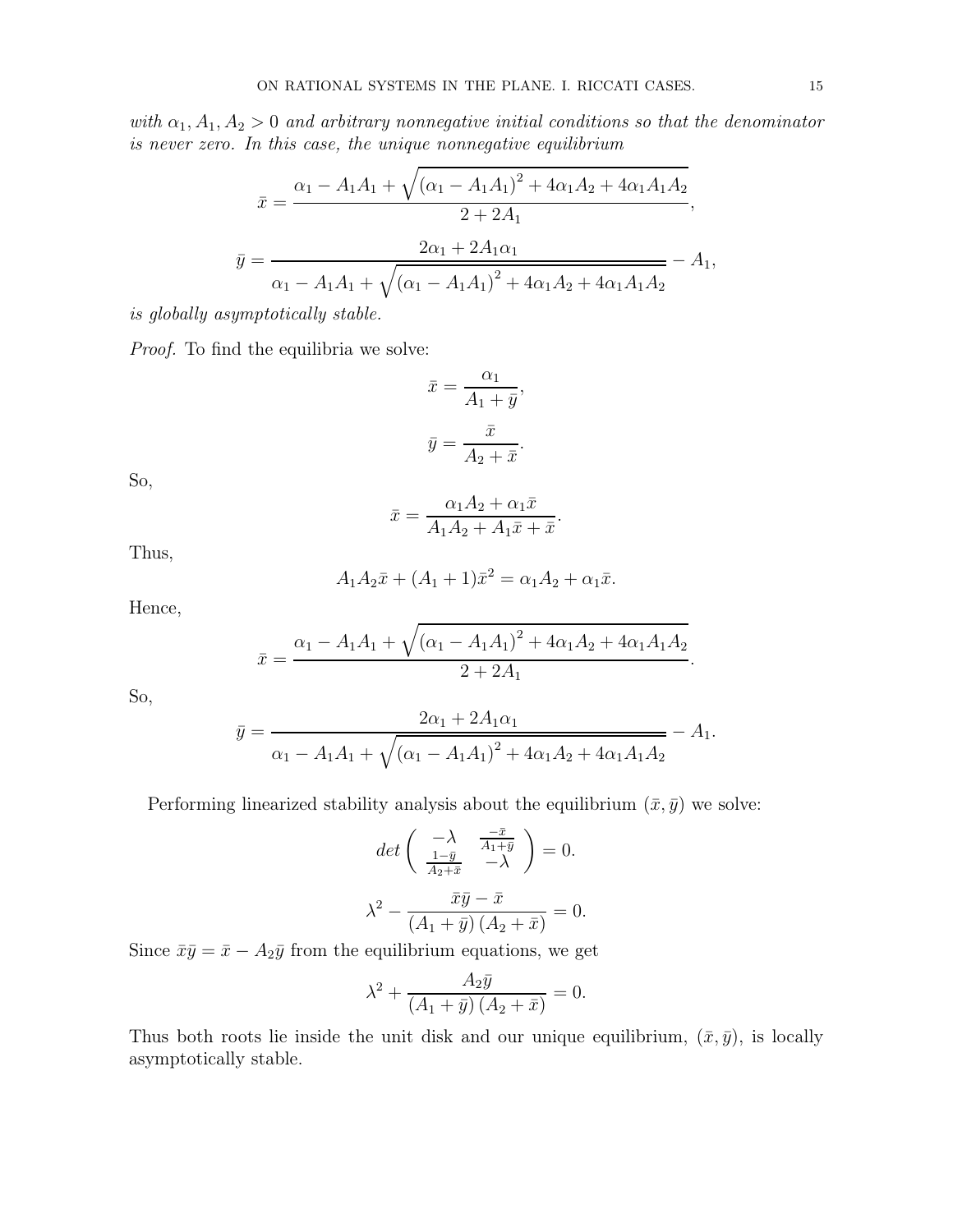Now we will show that our rational system on  $(0, \frac{\alpha_1}{4}$  $\frac{\alpha_1}{A_1}$   $\times$  (0,  $\infty$ ) is topologically conjugate to the following second order rational difference equation on  $(0, \infty)^2$ ,

$$
u_{n+1} = \frac{\left(\frac{\alpha_1}{A_1 + u_{n-1}}\right)}{A_2 + \left(\frac{\alpha_1}{A_1 + u_{n-1}}\right)}, \quad n = 0, 1, \dots
$$

Let  $f:(0,\frac{\alpha_1}{4}$  $\frac{\alpha_1}{A_1}$   $\times$   $(0, \infty)$   $\rightarrow$   $(0, \frac{\alpha_1}{A_1})$  $\frac{\alpha_1}{A_1}$   $\times$   $(0,\infty)$  be

$$
f((x,y)) = \left(\frac{\alpha_1}{A_1 + y}, \frac{x}{A_2 + x}\right).
$$

Let  $g:(0,\infty)^2\to(0,\infty)^2$  be

$$
g((x,y)) = \left(\frac{\left(\frac{\alpha_1}{A_1+y}\right)}{A_2 + \left(\frac{\alpha_1}{A_1+y}\right)}, x\right).
$$

Let  $h:(0,\frac{\alpha_1}{4}$  $\frac{\alpha_1}{A_1}$   $\times$   $(0,\infty)$   $\rightarrow$   $(0,\infty)^2$  be

$$
h((x,y)) = \left(y, \frac{\alpha_1}{x} - A_1\right).
$$

Let  $h^{-1} : (0, \infty)^2 \to (0, \frac{\alpha_1}{A_1})$  $\frac{\alpha_1}{A_1}$   $\times$   $(0,\infty)$  be

$$
h^{-1}((x,y)) = \left(\frac{\alpha_1}{A_1 + y}, x\right).
$$

Now we will show that  $h^{-1} \circ g \circ h = f$ .

$$
h^{-1} \circ g \circ h((x, y)) = h^{-1} \circ g\left(\left(y, \frac{\alpha_1}{x} - A_1\right)\right) = h^{-1}\left(\left(\frac{x}{A_2 + x}, y\right)\right)
$$

$$
= \left(\frac{\alpha_1}{A_1 + y}, \frac{x}{A_2 + x}\right) = f((x, y)).
$$

Since the system (11,17) is conjugate to a second order rational difference equation which decouples into two Riccati difference equations with Riccati number different from zero, the unique nonnegative equilibrium is globally asymptotically stable for the system  $(11,17)$ .

14. The System (11,19)

Theorem 12. Consider the following system of rational difference equations

$$
x_{n+1} = \frac{\alpha_1}{A_1 + y_n}, \quad n = 0, 1, \dots,
$$
  

$$
y_{n+1} = \alpha_2 + \gamma_2 y_n, \quad n = 0, 1, \dots,
$$

with  $\alpha_1, A_1, \alpha_2, \gamma_2 > 0$  and arbitrary nonnegative initial conditions so that the denominator is never zero. For this system of rational difference equations there are 2 regions in parametric space with distinct global behavior. The behavior is as follows: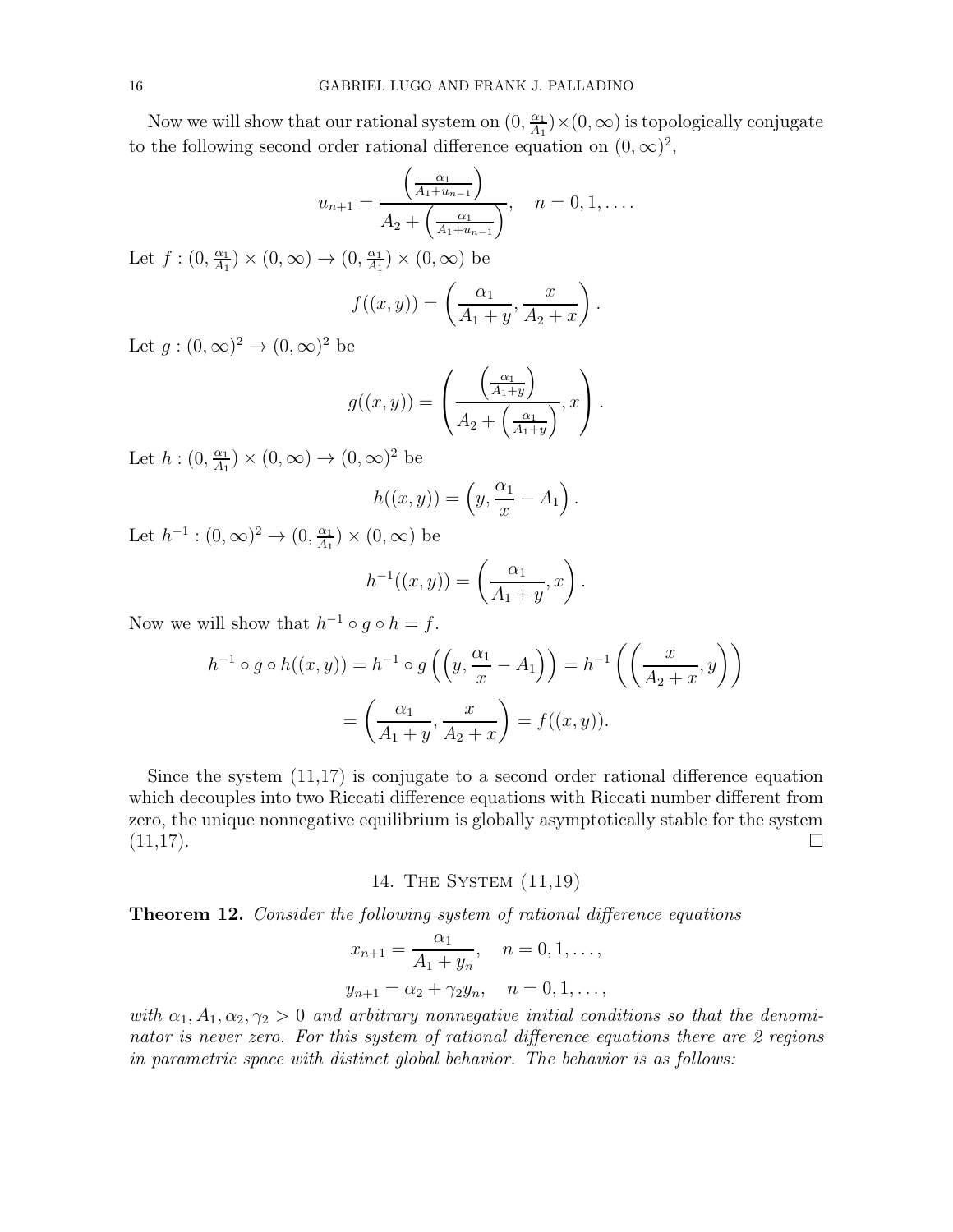(1) If  $\gamma_2$  < 1, then the unique equilibrium

$$
\left(\frac{\alpha_1-\alpha_1\gamma_2}{A_1-A_1\gamma_2+\alpha_2},\frac{\alpha_2}{1-\gamma_2}\right),\,
$$

is globally asymptotically stable.

(2) If  $\gamma_2 \geq 1$ , then for an arbitrary choice of initial conditions

$$
\lim_{n\to\infty}(x_n,y_n)=(0,\infty).
$$

*Proof.* If  $\gamma_2 \geq 1$ , then clearly  $\lim_{n\to\infty} y_n = \infty$  and  $\lim_{n\to\infty} x_n = 0$ . If  $\gamma_2 < 1$ , then we find the equilibrium by solving the following system of equations:

$$
\bar{x} = \frac{\alpha_1}{A_1 + \bar{y}},
$$

$$
\bar{y} = \alpha_2 + \gamma_2 \bar{y}.
$$

So,

$$
\bar{y} = \frac{\alpha_2}{1 - \gamma_2},
$$

$$
\bar{x} = \frac{\alpha_1 - \alpha_1 \gamma_2}{A_1 - A_1 \gamma_2 + \alpha_2}.
$$

Performing linearized stability analysis about the equilibrium  $(\bar{x}, \bar{y})$  we solve:

$$
\det\begin{pmatrix} -\lambda & \frac{-\bar{x}}{A_1 + \bar{y}} \\ 0 & \gamma_2 - \lambda \end{pmatrix} = 0.
$$

$$
\lambda^2 - \gamma_2 \lambda = 0.
$$

So, in the case  $\gamma_2$  < 1, the unique equilibrium,

$$
\left(\frac{\alpha_1-\alpha_1\gamma_2}{A_1-A_1\gamma_2+\alpha_2},\frac{\alpha_2}{1-\gamma_2}\right),\,
$$

is locally asymptotically stable.

Now, we will show that our rational system on  $(0, \frac{\alpha_1}{4}$  $\frac{\alpha_1}{A_1}$   $\times$  (0,  $\infty$ ) is topologically conjugate to the following second order rational difference equation on  $(0, \infty)^2$ ,

$$
u_{n+1} = \alpha_2 + \gamma_2 u_n, \quad n = 0, 1, \dots
$$

Let  $f:(0,\frac{\alpha_1}{4}$  $\frac{\alpha_1}{A_1}$   $\times$   $(0, \infty)$   $\rightarrow$   $(0, \frac{\alpha_1}{A_1})$  $\frac{\alpha_1}{A_1}$   $\times$   $(0,\infty)$  be

$$
f((x,y)) = \left(\frac{\alpha_1}{A_1 + y}, \alpha_2 + \gamma_2 y\right).
$$

Let  $g:(0,\infty)^2\to(0,\infty)^2$  be

$$
g((x,y))=(\alpha_2+\gamma_2x,x).
$$

Let  $h:(0,\frac{\alpha_1}{4}$  $\frac{\alpha_1}{A_1}$   $\times$   $(0,\infty)$   $\rightarrow$   $(0,\infty)^2$  be

$$
h((x,y)) = \left(y, \frac{\alpha_1}{x} - A_1\right).
$$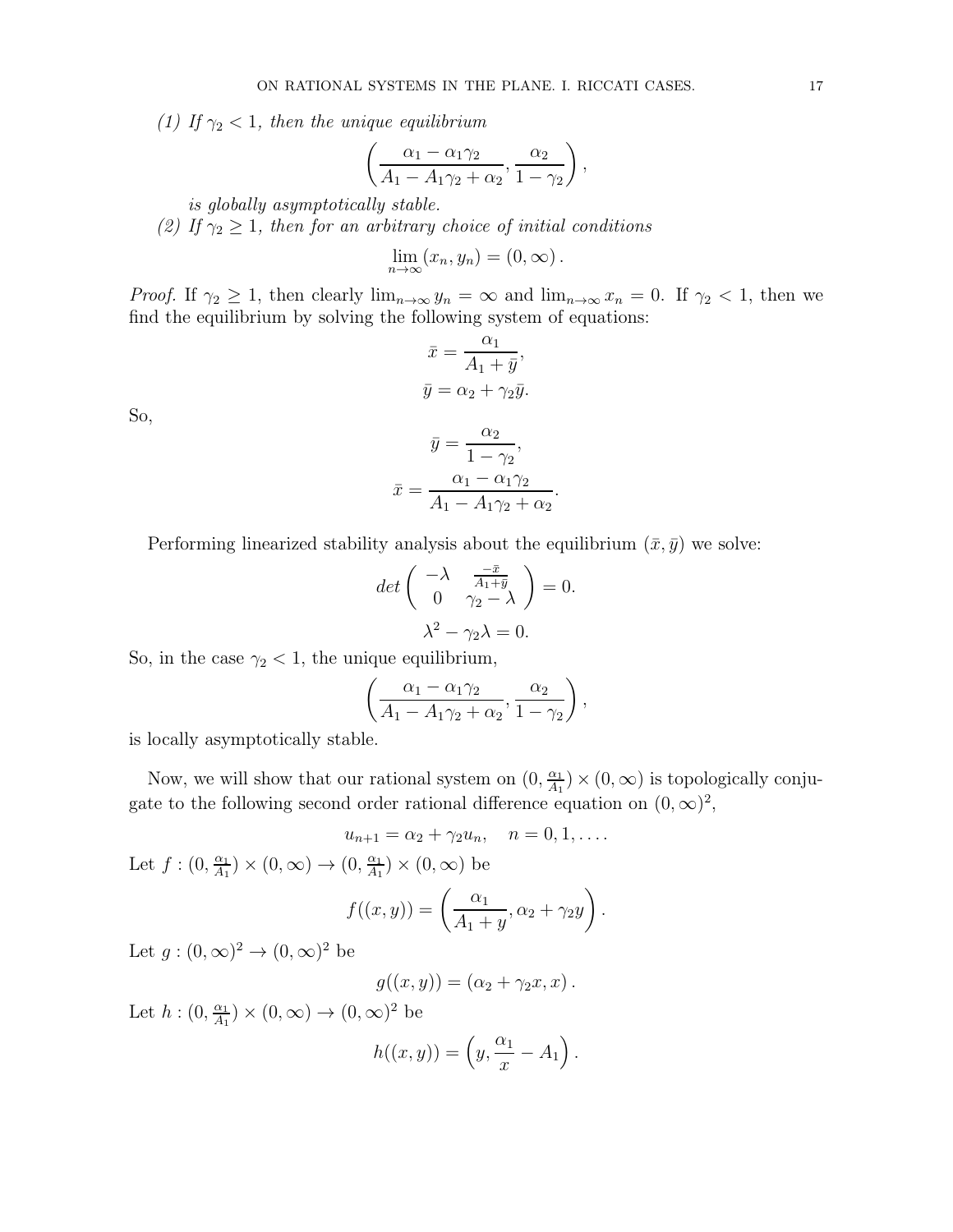Let  $h^{-1} : (0, \infty)^2 \to (0, \frac{\alpha_1}{A_1})$  $\frac{\alpha_1}{A_1}$   $\times$   $(0,\infty)$  be

$$
h^{-1}((x, y)) = \left(\frac{\alpha_1}{A_1 + y}, x\right).
$$

Now we will show that  $h^{-1} \circ g \circ h = f$ .

$$
h^{-1} \circ g \circ h((x, y)) = h^{-1} \circ g \left( \left( y, \frac{\alpha_1}{x} - A_1 \right) \right) = h^{-1} \left( (\alpha_2 + \gamma_2 y, y) \right)
$$

$$
= \left( \frac{\alpha_1}{A_1 + y}, \alpha_2 + \gamma_2 y \right) = f((x, y)).
$$

Since our system (11,19) is conjugate to a first order linear difference equation, we get that when  $\gamma_2$  < 1 the unique equilibrium is globally asymptotically stable. Furthermore, when  $\gamma_2 \ge 1$  for our system (11,19), then  $\lim_{n\to\infty} y_n = \infty$  and  $\lim_{n\to\infty} x_n = 0$ .

# 15. The System (11,20)

**Theorem 13.** Consider the following system of rational difference equations

$$
x_{n+1} = \frac{\alpha_1}{A_1 + y_n}, \quad n = 0, 1, \dots,
$$
  

$$
y_{n+1} = \frac{\alpha_2 + \gamma_2 y_n}{y_n}, \quad n = 0, 1, \dots,
$$

with  $\alpha_1, A_1, \alpha_2, \gamma_2 > 0$  and arbitrary nonnegative initial conditions so that the denominator is never zero. In this case, the unique equilibrium

$$
\left(\frac{2\alpha_1}{2A_1 + \gamma_2 + \sqrt{\gamma_2^2 + 4\alpha_2}}, \frac{\gamma_2 + \sqrt{\gamma_2^2 + 4\alpha_2}}{2}\right),
$$

is globally asymptotically stable.

Proof. To find the equilibria we solve:

$$
\bar{x} = \frac{\alpha_1}{A_1 + \bar{y}},
$$

$$
\bar{y} = \frac{\alpha_2 + \gamma_2 \bar{y}}{\bar{y}}.
$$

So,

$$
\bar{y} = \frac{\gamma_2 + \sqrt{\gamma_2^2 + 4\alpha_2}}{2},
$$

$$
\bar{x} = \frac{2\alpha_1}{2A_1 + \gamma_2 + \sqrt{\gamma_2^2 + 4\alpha_2}}
$$

.

Performing linearized stability analysis about the equilibrium  $(\bar{x}, \bar{y})$  we solve:

$$
det\left(\begin{array}{cc} -\lambda & \frac{-\bar{x}}{A_1+\bar{y}} \\ 0 & \frac{\gamma_2-\bar{y}}{\bar{y}}-\lambda \end{array}\right)=0.
$$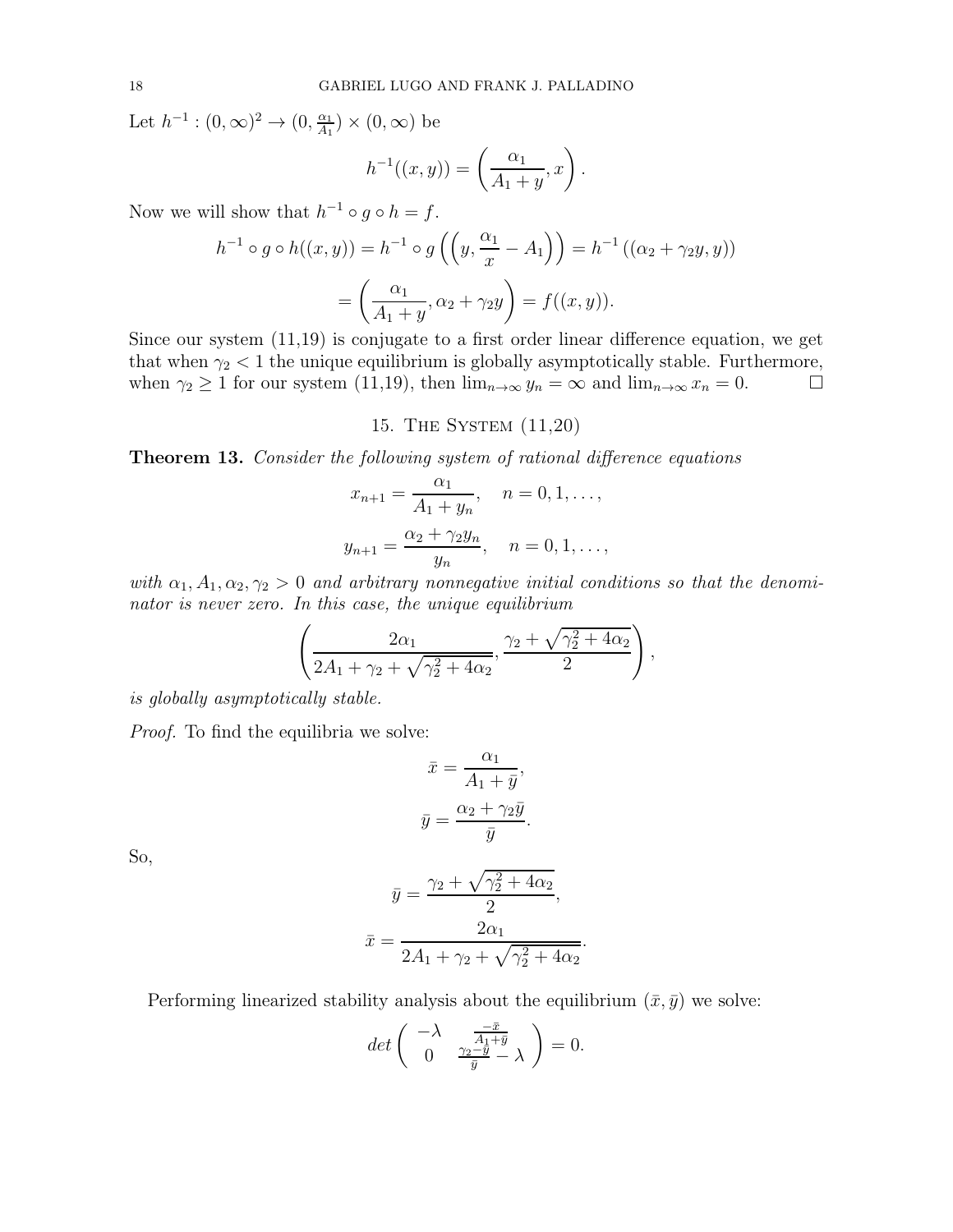$$
\lambda^2 - \left(\frac{\gamma_2 - \bar{y}}{\bar{y}}\right)\lambda = 0.
$$

Since  $0 < \gamma_2 < \bar{y}$ , we have that  $\frac{\gamma_2}{\bar{y}}-1\Big|$ < 1. Thus, the unique equilibrium,

$$
\left(\frac{2\alpha_1}{2A_1 + \gamma_2 + \sqrt{\gamma_2^2 + 4\alpha_2}}, \frac{\gamma_2 + \sqrt{\gamma_2^2 + 4\alpha_2}}{2}\right),
$$

is locally asymptotically stable.

Since the recursive equation governing  $y_n$  is a Riccati equation which does not depend on  $x_n$  in any way, the unique equilibrium is globally asymptotically stable for the system  $(11,20).$ 

# 16. The System (11,22)

Theorem 14. Consider the following system of rational difference equations

$$
x_{n+1} = \frac{\alpha_1}{A_1 + y_n}, \quad n = 0, 1, \dots,
$$

$$
y_{n+1} = \alpha_2 + x_n, \quad n = 0, 1, \dots,
$$

with  $\alpha_1, A_1, \alpha_2 > 0$  and arbitrary nonnegative initial conditions so that the denominator is never zero. In this case, the unique nonnegative equilibrium

$$
\left(\frac{-\alpha_2 - A_1 + \sqrt{(\alpha_2 + A_1)^2 + 4\alpha_1}}{2}, \frac{\alpha_2 - A_1 + \sqrt{(\alpha_2 + A_1)^2 + 4\alpha_1}}{2}\right)
$$

is globally asymptotically stable.

Proof. To find the equilibria we solve:

$$
\bar{x} = \frac{\alpha_1}{A_1 + \bar{y}},
$$
  

$$
\bar{y} = \alpha_2 + \bar{x}.
$$

So,

$$
\bar{y} = \alpha_2 + \frac{\alpha_1}{A_1 + \bar{y}},
$$
  

$$
\bar{y}^2 + A_1 \bar{y} = \alpha_2 A_1 + \alpha_2 \bar{y} + \alpha_1.
$$

Thus,

$$
\bar{y} = \frac{\alpha_2 - A_1 + \sqrt{(\alpha_2 + A_1)^2 + 4\alpha_1}}{2},
$$

$$
\bar{x} = \frac{-\alpha_2 - A_1 + \sqrt{(\alpha_2 + A_1)^2 + 4\alpha_1}}{2},
$$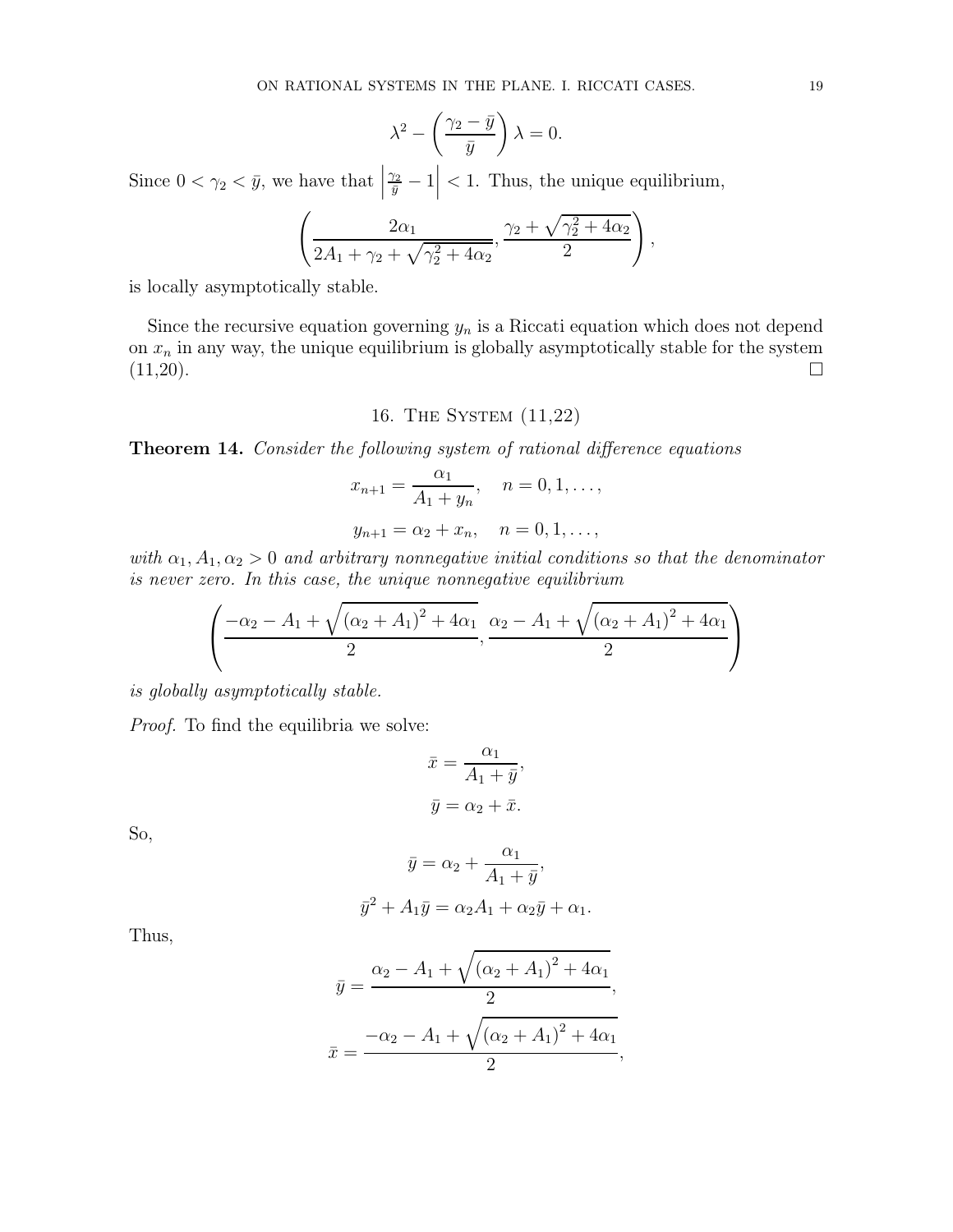Performing linearized stability analysis about the equilibrium  $(\bar{x}, \bar{y})$  we solve:

$$
\det\begin{pmatrix} -\lambda & \frac{-\bar{x}}{A_1 + \bar{y}} \\ 1 & -\lambda \end{pmatrix} = 0.
$$

$$
\lambda^2 + \frac{\bar{x}}{A_1 + \bar{y}} = 0.
$$

Since  $\bar{y} = \alpha_2 + \bar{x}$ , we have

$$
\lambda^2 + \frac{\bar{x}}{A_1 + \alpha_2 + \bar{x}} = 0.
$$

Thus, our unique nonnegative equilibrium is locally asymptotically stable.

Now we will show that our rational system on  $(0, \frac{\alpha_1}{4}$  $\frac{\alpha_1}{A_1}$   $\times$  (0,  $\infty$ ) is topologically conjugate to the following second order rational difference equation on  $(0, \infty)^2$ ,

$$
u_{n+1} = \alpha_2 + \left(\frac{\alpha_1}{A_1 + u_{n-1}}\right), \quad n = 0, 1, ....
$$

Let  $f:(0,\frac{\alpha_1}{4},$  $\frac{\alpha_1}{A_1}$   $\times$   $(0, \infty)$   $\rightarrow$   $(0, \frac{\alpha_1}{A_1})$  $\frac{\alpha_1}{A_1}$   $\times$   $(0,\infty)$  be

$$
f((x,y)) = \left(\frac{\alpha_1}{A_1 + y}, \alpha_2 + x\right).
$$

Let  $g:(0,\infty)^2\to(0,\infty)^2$  be

$$
g((x,y)) = \left(\alpha_2 + \left(\frac{\alpha_1}{A_1 + y}\right), x\right).
$$

Let  $h:(0,\frac{\alpha_1}{4}$  $\frac{\alpha_1}{A_1}$   $\times$   $(0,\infty)$   $\rightarrow$   $(0,\infty)^2$  be

$$
h((x,y)) = \left(y, \frac{\alpha_1}{x} - A_1\right).
$$

Let  $h^{-1} : (0, \infty)^2 \to (0, \frac{\alpha_1}{A_1})$  $\frac{\alpha_1}{A_1}$   $\times$   $(0,\infty)$  be

$$
h^{-1}((x,y)) = \left(\frac{\alpha_1}{A_1 + y}, x\right).
$$

Now we will show that  $h^{-1} \circ g \circ h = f$ .

$$
h^{-1} \circ g \circ h((x, y)) = h^{-1} \circ g \left( \left( y, \frac{\alpha_1}{x} - A_1 \right) \right) = h^{-1} \left( (\alpha_2 + x, y) \right)
$$

$$
= \left( \frac{\alpha_1}{A_1 + y}, \alpha_2 + x \right) = f((x, y)).
$$

Since the system (11,22) is conjugate to a second order rational difference equation which decouples into two Riccati difference equations with Riccati number different from zero, the unique nonnegative equilibrium is globally asymptotically stable for the system  $(11,22).$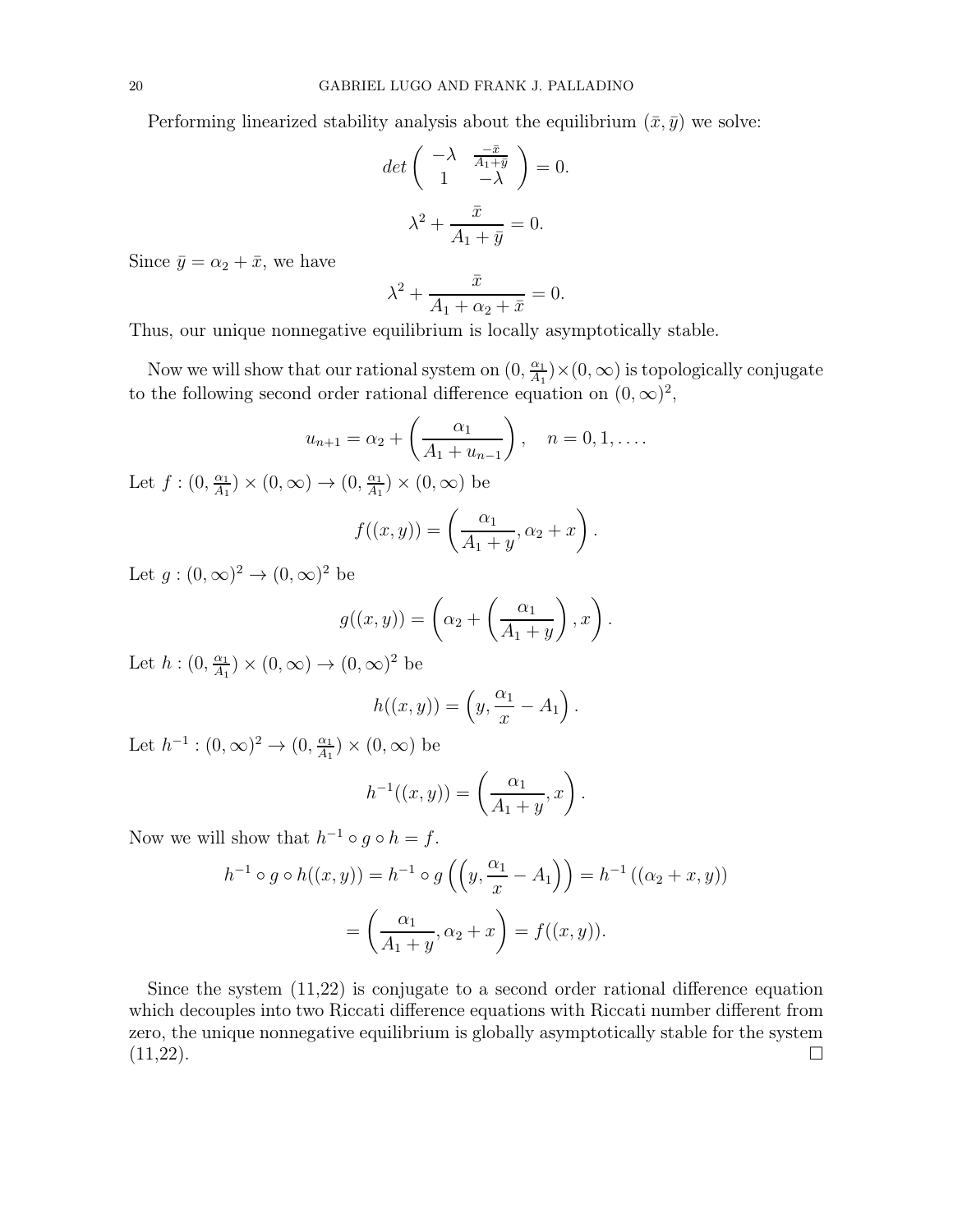17. The System (11,24)

Theorem 15. Consider the following system of rational difference equations

$$
x_{n+1} = \frac{\alpha_1}{A_1 + y_n}, \quad n = 0, 1, \dots,
$$
  

$$
y_{n+1} = \frac{\alpha_2 + x_n}{x_n}, \quad n = 0, 1, \dots,
$$

with  $\alpha_1, A_1, \alpha_2 > 0$  and arbitrary nonnegative initial conditions so that the denominator is never zero. For this system of rational difference equations there are 2 regions in parametric space with distinct global behavior. The behavior is as follows:

(1) If  $\alpha_1 > \alpha_2$ , then the unique nonnegative equilibrium

$$
\left(\frac{\alpha_1 - \alpha_2}{A_1 + 1}, \frac{\alpha_1 + \alpha_2 A_1}{\alpha_1 - \alpha_2}\right)
$$

is globally asymptotically stable.

(2) If  $\alpha_1 \leq \alpha_2$ , then for an arbitrary choice of initial conditions

$$
\lim_{n\to\infty}(x_n,y_n)=(0,\infty).
$$

Proof. To find the equilibria we solve:

$$
\bar{x} = \frac{\alpha_1}{A_1 + \bar{y}},
$$

$$
\bar{y} = \frac{\alpha_2 + \bar{x}}{\bar{x}}.
$$

So,

$$
\bar{y}\bar{x} = \alpha_2 + \bar{x},
$$

and

 $A_1\bar{x} + \bar{y}\bar{x} = \alpha_1.$ 

Thus,

$$
A_1\bar{x} + \alpha_2 + \bar{x} = \alpha_1.
$$

So, when  $\alpha_1 > \alpha_2$  we have the unique nonnegative equilibrium,

$$
\bar{x} = \frac{\alpha_1 - \alpha_2}{A_1 + 1},
$$

$$
\bar{y} = \frac{\alpha_1 + \alpha_2 A_1}{\alpha_1 - \alpha_2}.
$$

When  $\alpha_1 \leq \alpha_2$  there are no nonnegative equilibria.

Performing linearized stability analysis about the equilibrium  $(\bar{x}, \bar{y})$  when  $\alpha_1 > \alpha_2$  we solve:

$$
\det\begin{pmatrix} -\lambda & \frac{-\bar{x}}{A_1 + \bar{y}} \\ \frac{1 - \bar{y}}{\bar{x}} & -\lambda \end{pmatrix} = 0.
$$

$$
\lambda^2 + \frac{1 - \bar{y}}{A_1 + \bar{y}} = 0.
$$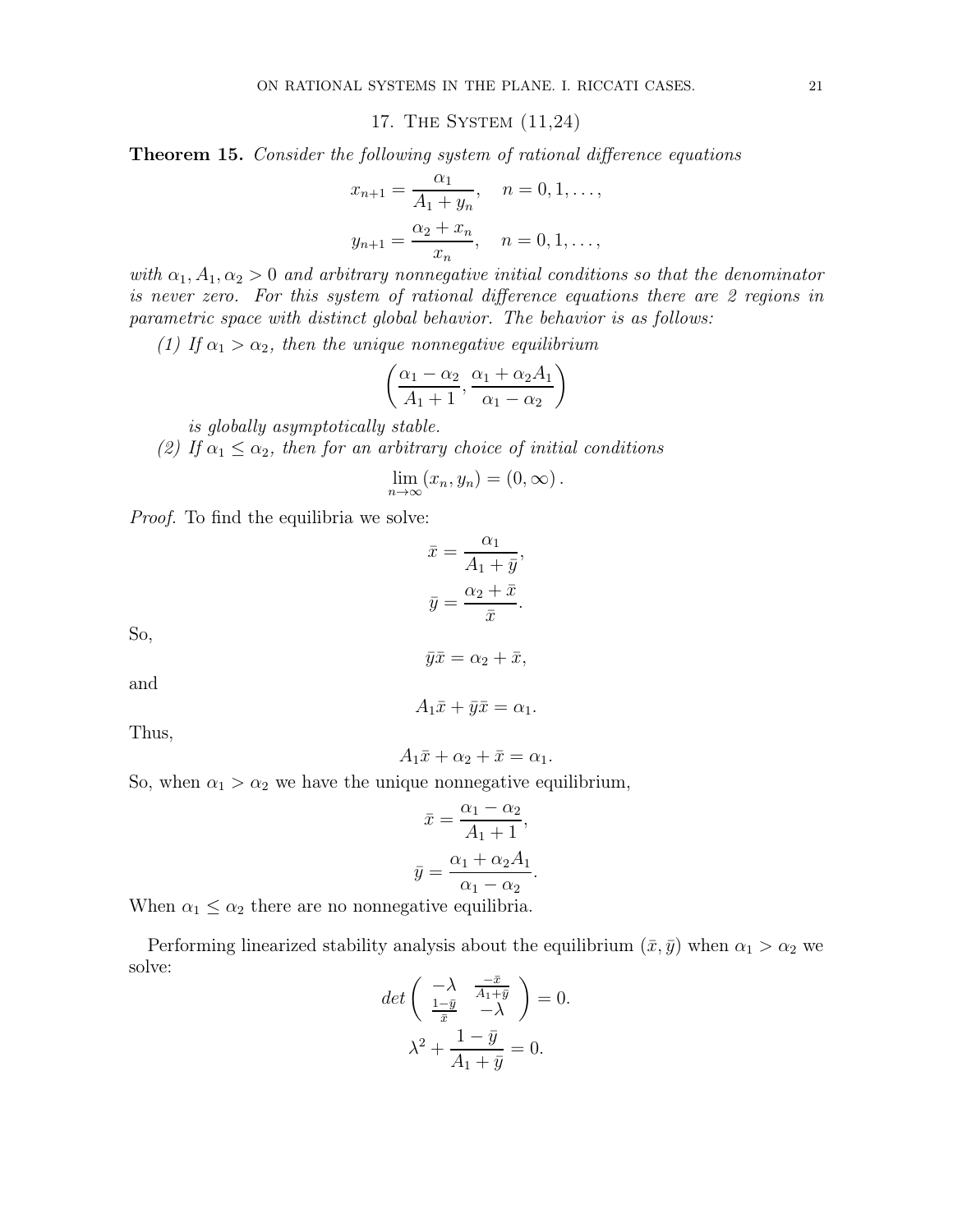Since  $-\bar{y} < 1 - \bar{y} < 0$ , we get that  $\left. \frac{1-\bar{y}}{A_1+\bar{y}} \right|$  $< 1$ . Thus, when  $\alpha_1 > \alpha_2$ , the unique nonnegative equilibrium is locally asymptotically stable.

Now we will show that our rational system on  $(0, \frac{\alpha_1}{4}$  $\frac{\alpha_1}{A_1}$   $\times$  (0,  $\infty$ ) is topologically conjugate to the following second order rational difference equation on  $(0, \infty)^2$ ,

$$
u_{n+1} = \frac{\alpha_2 + \left(\frac{\alpha_1}{A_1 + u_{n-1}}\right)}{\left(\frac{\alpha_1}{A_1 + u_{n-1}}\right)}, \quad n = 0, 1, \dots
$$

Let  $f:(0,\frac{\alpha_1}{4}$  $\frac{\alpha_1}{A_1}$   $\times$   $(0, \infty)$   $\rightarrow$   $(0, \frac{\alpha_1}{A_1})$  $\frac{\alpha_1}{A_1}$   $\times$   $(0,\infty)$  be

$$
f((x,y)) = \left(\frac{\alpha_1}{A_1 + y}, \frac{\alpha_2 + x}{x}\right).
$$

Let  $g:(0,\infty)^2\to(0,\infty)^2$  be

$$
g((x,y)) = \left(\frac{\alpha_2 + \left(\frac{\alpha_1}{A_1 + y}\right)}{\left(\frac{\alpha_1}{A_1 + y}\right)}, x\right).
$$

Let  $h: (0, \frac{\alpha_1}{4}$  $\frac{\alpha_1}{A_1}$   $\times$   $(0,\infty)$   $\rightarrow$   $(0,\infty)^2$  be

$$
h((x,y)) = \left(y, \frac{\alpha_1}{x} - A_1\right).
$$

Let  $h^{-1} : (0, \infty)^2 \to (0, \frac{\alpha_1}{A_1})$  $\frac{\alpha_1}{A_1}$   $\times$   $(0,\infty)$  be

$$
h^{-1}((x,y)) = \left(\frac{\alpha_1}{A_1 + y}, x\right).
$$

Now we will show that  $h^{-1} \circ g \circ h = f$ .

$$
h^{-1} \circ g \circ h((x, y)) = h^{-1} \circ g\left(\left(y, \frac{\alpha_1}{x} - A_1\right)\right) = h^{-1}\left(\left(\frac{\alpha_2 + x}{x}, y\right)\right)
$$

$$
= \left(\frac{\alpha_1}{A_1 + y}, \frac{\alpha_2 + x}{x}\right) = f((x, y)).
$$

Since the system (11,24) is conjugate to the second order linear rational difference equation,

$$
u_{n+1} = \frac{A_1 \alpha_2 + \alpha_2 u_{n-1} + \alpha_1}{\alpha_1}, \quad n = 0, 1, \dots,
$$

we have that whenever  $\alpha_1 > \alpha_2$ , the unique nonnegative equilibrium is globally asymptotically stable for the system (11,24). Moreover, whenever  $\alpha_1 \leq \alpha_2$  for our system (11,24), then  $\lim_{n\to\infty} y_n = \infty$  and  $\lim_{n\to\infty} x_n = 0$ . (11,24), then  $\lim_{n\to\infty} y_n = \infty$  and  $\lim_{n\to\infty} x_n = 0$ .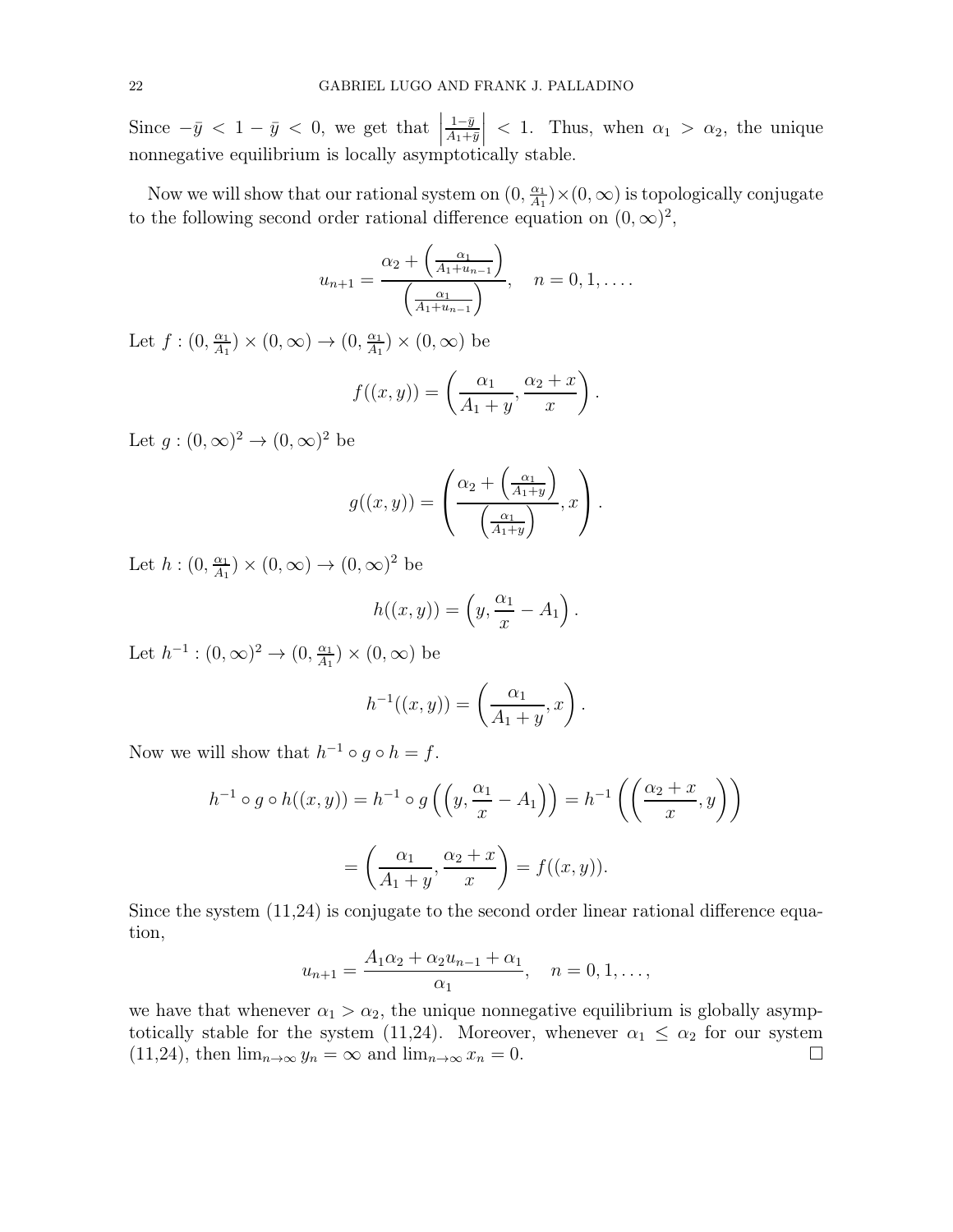18. The System (11,28)

Theorem 16. Consider the following system of rational difference equations

$$
x_{n+1} = \frac{\alpha_1}{A_1 + y_n}, \quad n = 0, 1, \dots,
$$
  

$$
y_{n+1} = \frac{\alpha_2 + \gamma_2 y_n}{A_2 + y_n}, \quad n = 0, 1, \dots,
$$

with  $\alpha_1, A_1, \alpha_2, \gamma_2, A_2 > 0$  and arbitrary nonnegative initial conditions so that the denominator is never zero. In this case, the unique equilibrium

$$
\left(\frac{2\alpha_1}{2A_1 + \gamma_2 - A_2 + \sqrt{(\gamma_2 - A_2)^2 + 4\alpha_2}}, \frac{\gamma_2 - A_2 + \sqrt{(\gamma_2 - A_2)^2 + 4\alpha_2}}{2}\right)
$$

is globally asymptotically stable.

Proof. To find the equilibria we solve:

$$
\bar{x} = \frac{\alpha_1}{A_1 + \bar{y}},
$$

$$
\bar{y} = \frac{\alpha_2 + \gamma_2 \bar{y}}{A_2 + \bar{y}}.
$$

So,

$$
\bar{y}^2 + A_2 \bar{y} = \alpha_2 + \gamma_2 \bar{y}.
$$

Thus,

$$
\bar{y} = \frac{\gamma_2 - A_2 + \sqrt{(\gamma_2 - A_2)^2 + 4\alpha_2}}{2},
$$

$$
\bar{x} = \frac{2\alpha_1}{2A_1 + \gamma_2 - A_2 + \sqrt{(\gamma_2 - A_2)^2 + 4\alpha_2}}.
$$

Thus, we have a unique nonnegative equilibrium.

Performing linearized stability analysis about the equilibrium  $(\bar{x}, \bar{y})$ , we solve:

$$
\det\begin{pmatrix} -\lambda & \frac{-\bar{x}}{A_1+\bar{y}} \\ 0 & \frac{\gamma_2-\bar{y}}{A_2+\bar{y}} - \lambda \end{pmatrix} = 0.
$$

$$
\lambda^2 - \left(\frac{\gamma_2-\bar{y}}{A_2+\bar{y}}\right)\lambda = 0.
$$

Now,

$$
\frac{\gamma_2 - \bar{y}}{A_2 + \bar{y}} = \frac{\gamma_2 + A_2 - \sqrt{(\gamma_2 - A_2)^2 + 4\alpha_2}}{\gamma_2 + A_2 + \sqrt{(\gamma_2 - A_2)^2 + 4\alpha_2}},
$$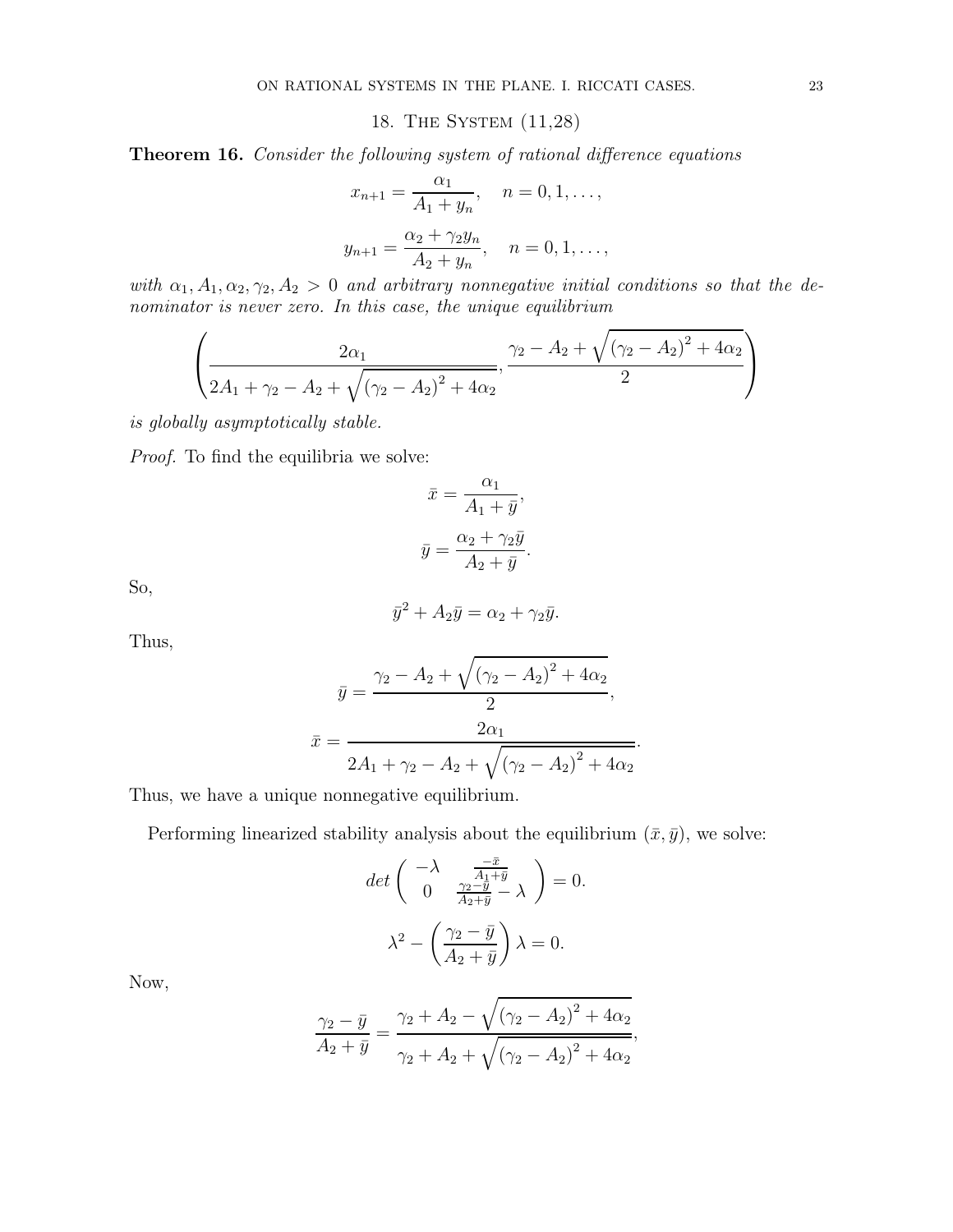and

$$
\left|\frac{\gamma_2 + A_2 - \sqrt{(\gamma_2 - A_2)^2 + 4\alpha_2}}{\gamma_2 + A_2 + \sqrt{(\gamma_2 - A_2)^2 + 4\alpha_2}}\right| < 1.
$$

Thus, the unique nonnegative equilibrium for system (11,28) is locally asymptotically stable.

Since the recursive equation governing  $y_n$  is a Riccati equation which does not depend on  $x_n$  in any way, the unique equilibrium is globally asymptotically stable for the system  $(11,28)$ .

# 19. The System (11,32)

Theorem 17. Consider the following system of rational difference equations

$$
x_{n+1} = \frac{\alpha_1}{A_1 + y_n}, \quad n = 0, 1, \dots,
$$
  

$$
y_{n+1} = \frac{\alpha_2 + x_n}{A_2 + x_n}, \quad n = 0, 1, \dots,
$$

with  $\alpha_1, A_1, \alpha_2, A_2 > 0$  and arbitrary nonnegative initial conditions so that the denominator is never zero. In this case, the unique nonnegative equilibrium

$$
\bar{x} = \frac{\alpha_1 - \alpha_2 - A_1 A_2 + \sqrt{(\alpha_1 - \alpha_2 - A_1 A_2)^2 + 4\alpha_1 A_2 + 4\alpha_1 A_1 A_2}}{2 + 2A_1},
$$
\n
$$
\bar{y} = \frac{2\alpha_1 + 2\alpha_1 A_1}{\alpha_1 - \alpha_2 - A_1 A_2 + \sqrt{(\alpha_1 - \alpha_2 - A_1 A_2)^2 + 4\alpha_1 A_2 + 4\alpha_1 A_1 A_2}} - A_1,
$$
\nThus, asymptotically, stable.

is globally asymptotically stable.

Proof. To find the equilibria we solve:

$$
\bar{x} = \frac{\alpha_1}{A_1 + \bar{y}},
$$

$$
\bar{y} = \frac{\alpha_2 + \bar{x}}{A_2 + \bar{x}}.
$$

So,

$$
\bar{x} = \frac{\alpha_1 A_2 + \alpha_1 \bar{x}}{A_1 A_2 + A_1 \bar{x} + \alpha_2 + \bar{x}}.
$$

Thus,

$$
(1 + A_1)\bar{x}^2 + (A_1A_2 + \alpha_2)\bar{x} = \alpha_1A_2 + \alpha_1\bar{x}.
$$

So the system (11,32) has the unique nonnegative equilibrium,

$$
\bar{x} = \frac{\alpha_1 - \alpha_2 - A_1 A_2 + \sqrt{(\alpha_1 - \alpha_2 - A_1 A_2)^2 + 4\alpha_1 A_2 + 4\alpha_1 A_1 A_2}}{2 + 2A_1},
$$
  

$$
\bar{y} = \frac{2\alpha_1 + 2\alpha_1 A_1}{\alpha_1 - \alpha_2 - A_1 A_2 + \sqrt{(\alpha_1 - \alpha_2 - A_1 A_2)^2 + 4\alpha_1 A_2 + 4\alpha_1 A_1 A_2}} - A_1.
$$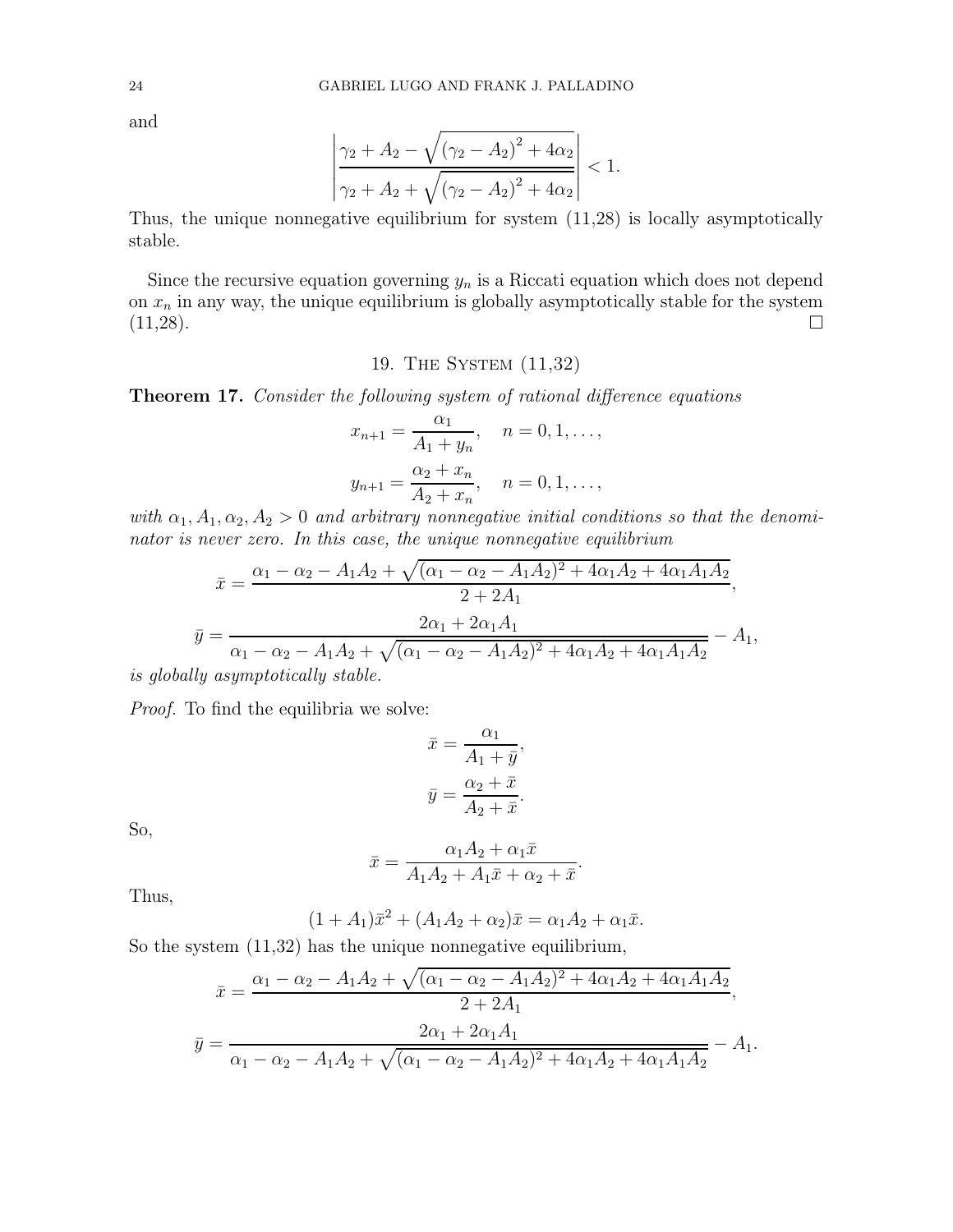Now we will show that our rational system on  $(0, \frac{\alpha_1}{4}$  $\frac{\alpha_1}{A_1}$   $\times$  (0,  $\infty$ ) is topologically conjugate to the following second order rational difference equation on  $(0, \infty)^2$ ,

$$
u_{n+1} = \frac{\alpha_2 + \left(\frac{\alpha_1}{A_1 + u_{n-1}}\right)}{A_2 + \left(\frac{\alpha_1}{A_1 + u_{n-1}}\right)}, \quad n = 0, 1, ....
$$
  
Let  $f: (0, \frac{\alpha_1}{A_1}) \times (0, \infty) \to (0, \frac{\alpha_1}{A_1}) \times (0, \infty)$  be  

$$
f((x, y)) = \left(\frac{\alpha_1}{A_1 + y}, \frac{\alpha_2 + x}{A_2 + x}\right).
$$

Let  $g:(0,\infty)^2\to(0,\infty)^2$  be

$$
g((x,y)) = \left(\frac{\alpha_2 + \left(\frac{\alpha_1}{A_1 + y}\right)}{A_2 + \left(\frac{\alpha_1}{A_1 + y}\right)}, x\right).
$$

Let  $h:(0,\frac{\alpha_1}{4}$  $\frac{\alpha_1}{A_1}$   $\times$   $(0,\infty)$   $\rightarrow$   $(0,\infty)^2$  be

$$
h((x,y)) = \left(y, \frac{\alpha_1}{x} - A_1\right).
$$

Let  $h^{-1} : (0, \infty)^2 \to (0, \frac{\alpha_1}{A_1})$  $\frac{\alpha_1}{A_1}$   $\times$   $(0,\infty)$  be

$$
h^{-1}((x,y)) = \left(\frac{\alpha_1}{A_1 + y}, x\right).
$$

Now we will show that  $h^{-1} \circ g \circ h = f$ .

$$
h^{-1} \circ g \circ h((x, y)) = h^{-1} \circ g\left(\left(y, \frac{\alpha_1}{x} - A_1\right)\right) = h^{-1}\left(\left(\frac{\alpha_2 + x}{A_2 + x}, y\right)\right)
$$

$$
= \left(\frac{\alpha_1}{A_1 + y}, \frac{\alpha_2 + x}{A_2 + x}\right) = f((x, y)).
$$

Since the system (11,32) is conjugate to a second order rational difference equation which decouples into two Riccati difference equations with Riccati number different from zero, the unique nonnegative equilibrium is globally asymptotically stable for the system  $(11,32).$ 

#### 20. Conclusion

This paper is the first in a series of papers which will address, on a case by case basis, the special cases of the following rational system in the plane, labeled system  $#11$ .

$$
x_{n+1} = \frac{\alpha_1}{A_1 + y_n}, \quad y_{n+1} = \frac{\alpha_2 + \beta_2 x_n + \gamma_2 y_n}{A_2 + B_2 x_n + C_2 y_n}, \quad n = 0, 1, 2, \dots,
$$

with  $\alpha_1, A_1 > 0$  and  $\alpha_2, \beta_2, \gamma_2, A_2, B_2, C_2 \ge 0$  and  $\alpha_2 + \beta_2 + \gamma_2 > 0$  and  $A_2 + B_2 + C_2 > 0$ and nonnegative initial conditions  $x_0$  and  $y_0$  so that the denominator is never zero. In this article we have focused on the special cases which are reducible to the Riccati difference equation. We have determined the complete picture of the qualitative behavior